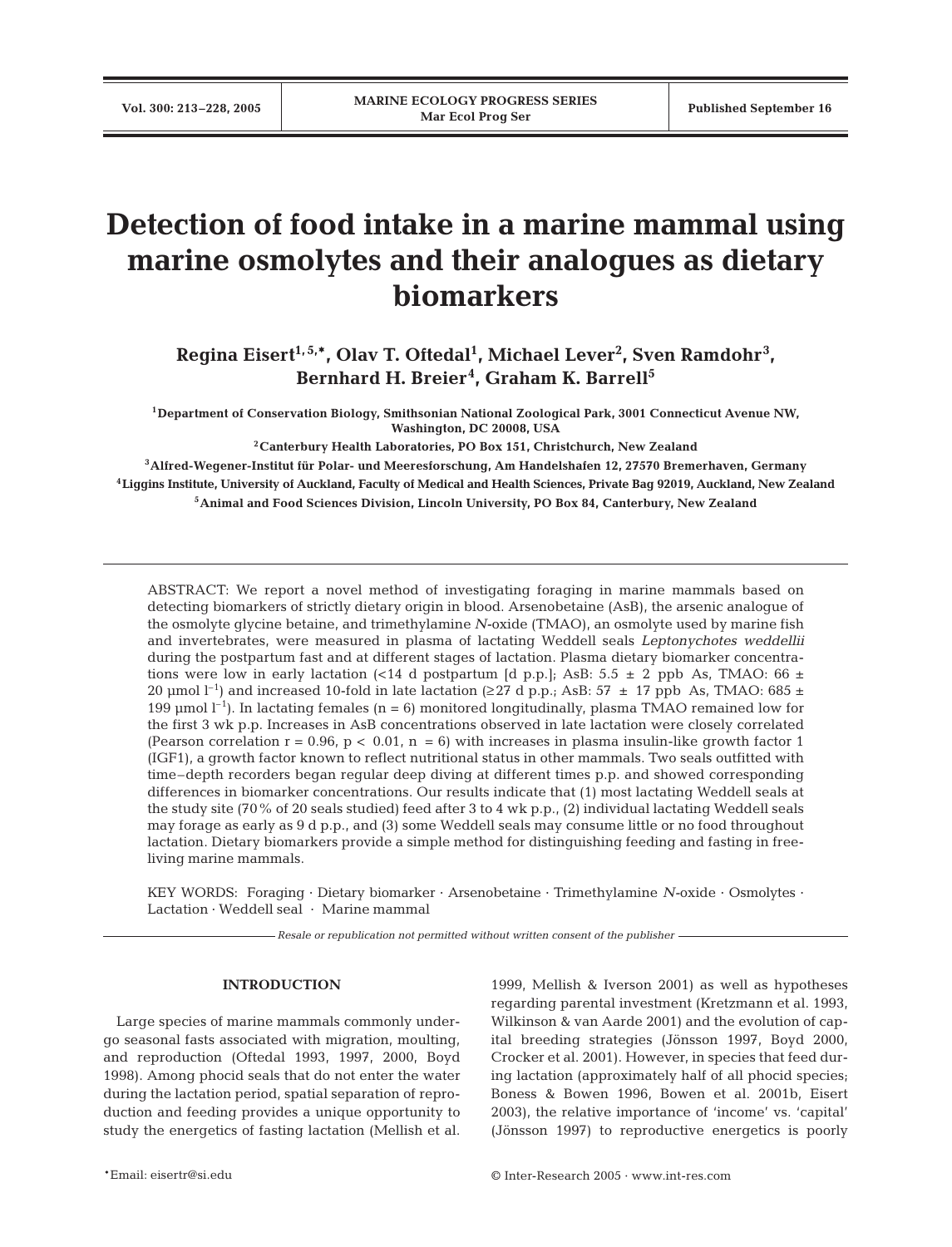understood, because food intake is difficult to detect and quantify in free-living marine mammals.

The general problem of detecting food intake in marine mammals has been addressed by equipping animals with time–depth recorders (TDRs), often in combination with additional instruments. Two-dimensional (Kooyman 1967, Hindell et al. 1991, Bengtson & Stewart 1992, Schreer & Testa 1996) or 3-dimensional (Harcourt et al. 2000, Mitani et al. 2003) TDRs generate dive profiles thought to indicate hunting behaviour, but provide no direct evidence of feeding (Andrews 1998). The combination of TDRs and animal-borne underwater cameras occasionally allows direct observation of foraging, as well as correlation of dive profiles to specific activities (Marshall 1998, Davis et al. 1999, Bowen et al. 2002). Unfortunately, limited storage capacity for images restricts camera observations to hours or a few days at a time, resulting in minimal coverage of biologically relevant periods such as lactation. Jaw movement sensors designed to detect mouth opening by means of electromagnetic contacts glued to the animal's jaws (Bornemann et al. 1992, Plötz et al. 2001) require precise placement of reed contacts and hence prolonged anaesthesia. Jaw opening, although suggestive of feeding, may accompany unsuccessful feeding attempts or occur in behavioural contexts other than feeding. Stomach temperature sensors detect influx of colder exogenous material to the seal's stomach, but this method is susceptible to loss of sensors due to regurgitation, false positives produced when the animal swallows ice or water, and decreasing signal strength with increasing stomach fullness (Bornemann 1994, Hedd et al. 1996, Andrews 1998). All methods that depend on extensive animal-borne instrumentation require animals to be captured prior to a study, possibly affect animal behaviour, and may be limited in scope by cost of instruments or the effort necessary to attach instruments under field conditions.

We propose to apply a novel method of detecting fasting and feeding, the dietary biomarker method, to the study of foraging in marine mammals. The dietary biomarker method is based on the same principle that is used in drug testing: appearance in body fluids of specific compounds — in this case compounds of

strictly dietary origin (dietary biomarkers) represents conclusive evidence of food consumption. Suitable dietary biomarkers should occur in sufficient quantities in the diet, produce a measurable signal in the consumer, and have no sources other than diet. Biomarkers should also undergo minimal metabolism or storage and have simple kinetics to reduce the number of assumptions to be tested. Compounds that meet these criteria have been identified among organic osmolytes and osmolyte analogues found naturally in marine biota.

Organic osmolytes are small, polar molecules (polyols, amino acids, methylamines and their analogues) that contribute to the osmotic potential of cells or tissues (Baskakov et al. 1998, Lang et al. 1998) and thus protect cells against volume loss in hypertonic media (Fan et al. 1993, Lang et al. 1998) and against freezing damage (Raymond 1994, 1998, Treberg et al. 2002). Glycine betaine (Fig. 1) is a methylamine osmolyte common among plants and animals. Other osmolytes are taxon-specific (Yancey et al. 1982, Carr et al. 1996), for example marine invertebrates and fish use several osmolytes not used by mammals and vice versa (Yancey et al. 1982, Burg 1995). Taxon-specific osmolytes have a key feature that makes them ideal dietary biomarkers: unlike an organism's own osmolytes, which are often under homeorhetic control and retained even in the fasting state, 'foreign' osmolytes absorbed from the diet tend to be rapidly eliminated in urine (Ágústsson & Strøm 1981, Lever et al. 2004) and thus produce a specific, transient signal in the consumer.

Two of several potential osmolyte biomarkers identified by our group are trimethylamine *N*-oxide (TMAO), an organic osmolyte of many marine fish and invertebrates, and arsenobetaine (AsB), an arsenic analogue of the common organic osmolyte glycine betaine (Fig. 1) that is widely distributed in marine biota. To our knowledge, these 2 compounds have not previously been measured in the blood of marine mammals, although AsB has been shown to be the predominant arsenical in tissues of marine amniotes, i.e. marine reptiles, birds, and mammals (Goessler et al. 1998b, Ebisuda et al. 2002, 2003, Kubota et al. 2002, 2003, Fujihara et al. 2003).

The Antarctic Weddell seal *Leptonychotes weddellii* (Phocidae) provides a suitable test case for applying the dietary biomarker method to a free-living marine mammal. The Weddell seal is predicted to fast throughout lactation based on phylogeny (Boness & Bowen 1996), maternal body size (Boness & Bowen 1996, Bowen et al. 2001b), and greater efficiency of energy transfer in fasting lactation (Fedak & Anderson 1982, Costa et al.



Fig. 1. Chemical structures of arsenobetaine, glycine betaine, and trimethylamine *N*-oxide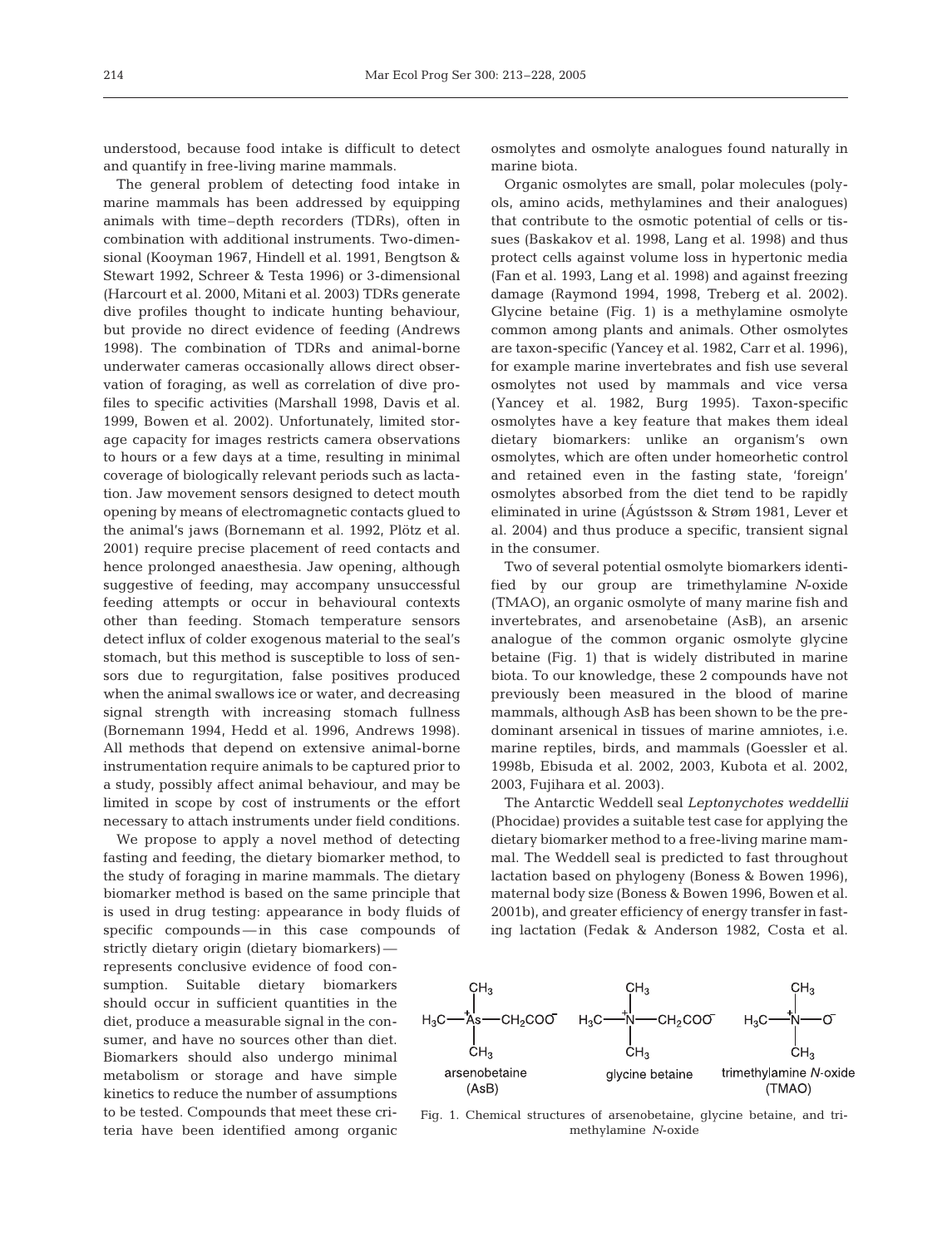1986), yet indirect evidence from dive patterns and body mass changes (Testa et al. 1989, Hindell et al. 2002, Sato et al. 2002) and isolated direct observations (Lindsey 1937, Sato et al. 2002) indicate that some lactating females and/or nursing pups may feed. The aim of our study was to determine onset and prevalence of foraging in lactating Weddell seals and to test the dietary biomarker method in a wild population. Concentrations of AsB and TMAO were measured in lactating Weddell seals during the initial postpartum fast and at various stages during the lactation period. In a subset of seals in late lactation, plasma levels of AsB were compared with plasma levels of insulin-like growth factor 1 (IGF1), a compound known to correlate with refeeding in other mammals (see 'Discussion'). We also monitored concurrent changes in diving behaviour and plasma biomarker concentrations in 2 lactating females from mid- to late lactation.

## **MATERIALS AND METHODS**

**Study site and design.** Research was conducted on lactating Weddell seal females between October and December 1998 at the Hutton Cliffs colony, McMurdo Sound, Antarctica. For the purposes of this research, lactation in Weddell seals (42 to 55 d; Lindsey 1937, Kaufmann et al. 1975, Thomas & DeMaster 1983) was considered to consist of 3 stages, early lactation (0 to 13 d postpartum [d p.p.]), mid-lactation (14 to 26 d p.p.) and late lactation (≥27 d p.p.). Lactation stage of study animals was ascertained by noting pup birth dates during daily patrols. Individual seals were identified by flipper tags applied by a research group led by Prof. Don Siniff, University of Minnesota, USA.

Adult females were captured by head-bagging (Stirling 1966) and blood samples were collected into heparinised containers by venipuncture from extradural or posterior flipper sites (Cline et al. 1969, Geraci 1971). Blood samples were placed on crushed ice and centrifuged to obtain plasma within 2 h of collection. Plasma was frozen immediately at –28°C at the field camp and stored frozen until analysis. Three studies were undertaken with animals in this colony: (1) Comparison of plasma biomarker concentrations in early and late lactation*:* Blood samples were collected from lactating females during early  $(<14 \text{ d p.p.}, n = 16)$  and late lactation (27 to 43 d p.p.,  $n = 20$ ). For this comparison, only 1 sample was used per seal. (2) Change of plasma TMAO in early and mid-lactation: Six lactating females were captured repeatedly at 2 to 6 d intervals. One female was monitored from 4 to 14 d p.p., the remaining 5 females were captured from 2 to 5 until 22 to 27 d p.p. (3) Relation of plasma biomarker concentrations to dive activity: TDRs were used to study dive behaviour in 2 lactating Weddell seals from 7 and 14 until 38 d p.p. with concurrent monitoring of plasma biomarkers. TDRs (1-channel data-loggers 'pillboxlogger', 8 bit, Driesen & Kern) sampled pressure at 8 s intervals (Bornemann et al. 1998) and were provided by the Alfred-Wegener-Institut für Polar- und Meeresforschung (AWI), Bremerhaven, Germany. TDRs were attached to mats glued to the seals' dorsal pelage as previously described (Bornemann & Plötz 1993, Bornemann et al. 1998). Seals were recaptured by head-bagging at intervals of 4 to 10 d for collection of samples, exchange of data loggers and retrieval of data. Dives exceeding 7 m recorded depth were counted manually after transfer of depth–time data into spreadsheet format (Microsoft Excel).

Experimental procedures involving Weddell seals were approved by the Lincoln University Animal Ethics Committee and conducted under a permit issued by the New Zealand Department of Conservation (28 September 1998) and Antarctica New Zealand Environmental Authorisation no. 98/11. Sample material was imported to the USA for AsB analysis under Marine Mammal Permits 834 and 7631534.

**AsB analysis.** AsB was analysed in Weddell seal plasma in triplicate by graphite furnace-atomic absorption spectrometry (GF-AAS) after extraction and chromatographic separation. The method presented here (Eisert 2003) was developed based on an unpublished method by Trevor Walmsley and Michael Lever (Canterbury Health Laboratories, Christchurch, New Zealand) and is similar in principle to a published procedure by Nixon & Moyer (1992). Plasma samples were extracted with a methanol:water mixture, 9:1 v/v (Goessler et al. 1998a) followed by ion-exchange chromatography to separate quaternary arsonium compounds (AsB) from inorganic and anionic organic forms of arsenic (chemical symbol As) potentially present in samples and also to remove phosphate, which interferes with arsenic determination by GF-AAS (Welz & Sperling 1999). Exclusion of inorganic arsenic  $(H_3AsO_{4(aq)}$  at equimolar concentration of AsB) and of phosphate  $(K_2HPO_{4(aq)}, 800$  ppm) was confirmed in preliminary experiments. Plasma extracts (methanol: water) were evaporated to dryness, re-suspended in a small volume of 10 M NaOH, loaded on a disposable strong anion-exchange column (ICH quaternary ammonium, Alltech Associates) and eluted with distilled water. The eluate was concentrated and AsB was determined in the final sample as total arsenic by GF-AAS (Perkin-Elmer 700 graphite furnace atomic spectrophotometer with continuum source background correction, Perkin-Elmer) against AsB calibration standards (purum, Fluka Chemie, CH-9471) using a palladium/ magnesium nitrate modifier (Perkin-Elmer; Welz et al. 1988, Deaker & Maher 1999).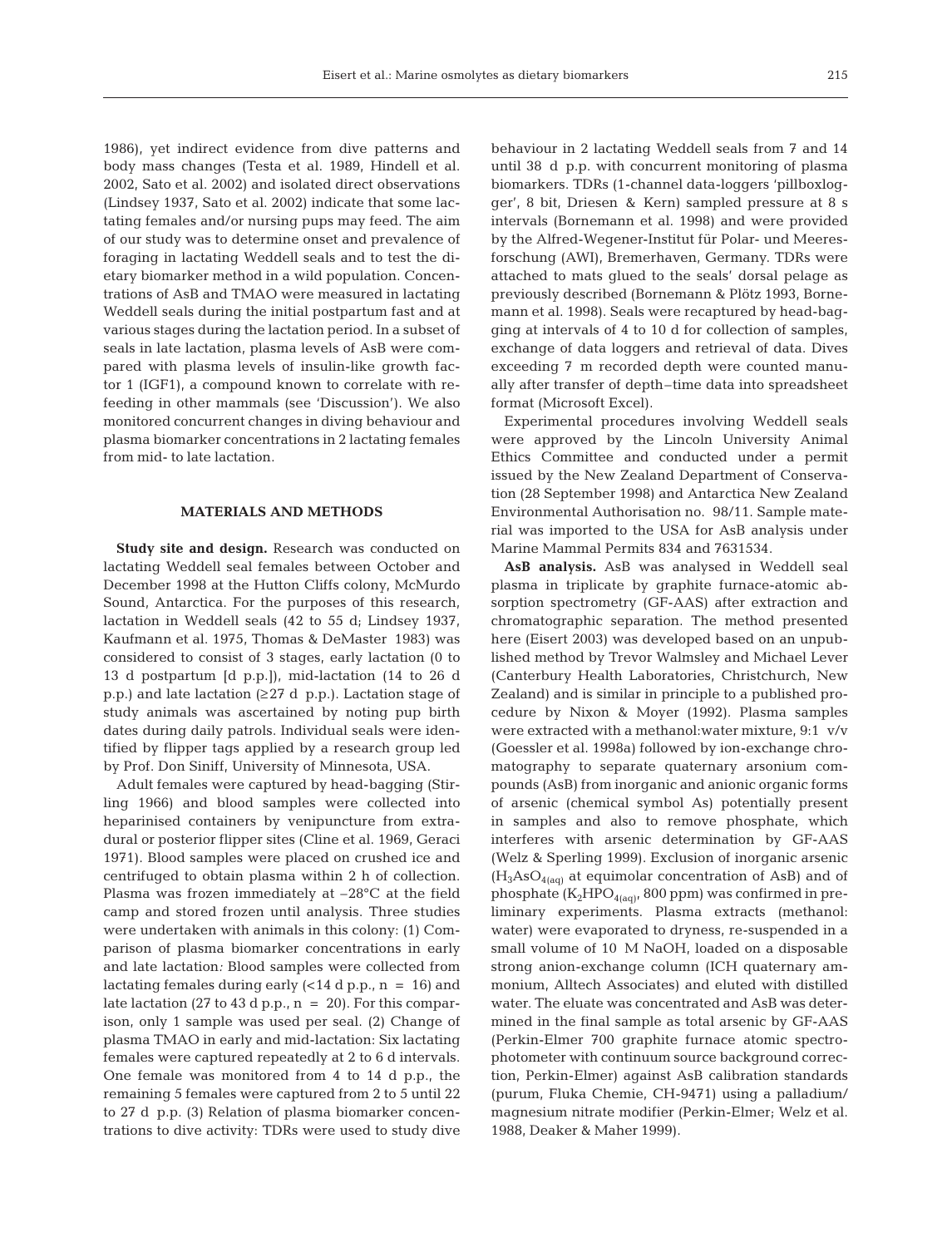Recovery of AsB added to samples before analysis was  $75 \pm 10\%$  from seal plasma (n = 4) and  $74 \pm 0.2\%$ from aqueous standards  $(n = 6)$ . Results were corrected for recovery. The characteristic mass was 15.9 pg As per 0.0044 absorbance units, and the limits of detection (LOD) and quantitation (LOQ) were  $0.06$  ppb As (p < 0.01, equivalent to 1.0 ppb As in undiluted samples) and 0.2 ppb As (3.5 ppb As before dilution), respectively. Between- and within-assay coefficients of variation were  $7.6\%$  (n = 3) and  $3.8\%$  (mean of 71 samples analysed in triplicate), respectively.

**TMAO analysis.** TMAO was measured in blood plasma in duplicate by high-performance liquid chromatography (HPLC) after extraction and derivatisation by alkylation with 6-methoxy 2-naphthacyl triflate (Happer et al. 2004) using a modification of the method of Lever et al. (1992) as described in Eisert (2003). Derivatised samples were analysed on a Shimadzu Class VP HPLC (Shimadzu) with a RF-10AXL fluorescence detector (Shimadzu, wavelength λex 247 nm,  $\lambda_{\rm em}$  431 nm). Derivatives were separated on a strong cation exchange column (Alltech Adsorbosphere SCX, 5 µm, part no. 287472, Alltech Associates). The mobile phase consisted of propan-2-ol containing 3.5% water, 4% dichloromethane (v/v), 60 mM triethanolamine and 120 mM glycolic acid (w/v) run isocratically at 1 ml min<sup>-1</sup> and  $40^{\circ}$ C.

Recovery of TMAO added to plasma samples before analysis was  $97 \pm 2\%$  (n = 7). LOD and LOQ were ca. 15 and 25  $\mu$ mol  $l^{-1}$  TMAO, respectively. Betweenand within-assay coefficients of variation were 15.6%  $(n = 16)$  and 8.2% (mean of 15 samples analysed in quadruplicate), respectively.

Due to logistical constraints, not all samples collected were analysed for both biomarkers.

**Insulin-like growth factor 1 (IGF1) analysis.** IGF1 in blood plasma was measured using an IGF-binding protein (IGFBP)-blocked radioimmunoassay (RIA; Breier et al. 1991, Blum & Breier 1994). Recovery of unlabelled IGF1 added to samples before analysis was  $96 \pm 7.6\%$  $(n = 14)$ . The ED<sub>50</sub> was 0.1 ng per tube, the detection limit was  $0.7$  ng ml<sup>-1</sup> and the between- and within-assay coefficients of variation were 10.1 and 5.0%, respectively. As degree of crossreactivity between Weddell seal IGF1 and the polyclonal antibody is unknown, IGF1 results represent immunoreactive IGF1 concentrations.

**Calculation of fasting limits of biomarkers.** Weddell seals reportedly remain with their pups for at least the first week after giving birth, providing a minimal estimate for the duration of the postpartum fast (Kaufmann et al. 1975). We assumed that lactating Weddell seals would consume no food during the first week p.p. Plasma concentrations of AsB and TMAO measured at this time were used to estimate 1-tailed 95% upper confidence limits from the *t*-distribution and standard

deviations (Sokal & Rohlf 1969). Plasma biomarker concentrations above these limits (fasting limits) were considered to represent feeding, allowing animals to be classified as feeding or fasting.

**Statistical analysis.** Unless stated otherwise, results are given as mean  $\pm$  SEM. Mean values were compared using Student's *t*-test for normally distributed data. For data that were not normally distributed, median values were compared using the Mann-Whitney rank sum test. Linear correlations were evaluated using Pearson rank correlation or Spearman rank correlation as appropriate (Sheskin 2000). Linear regression statistics were computed using the Deming regression procedure (Linnet 1998) with or without logarithmic transformation of raw data.

## **RESULTS**

#### **Fasting levels of biomarkers**

Plasma concentrations of biomarkers measured in lactating Weddell seals during the first week of lactation ( $\leq$ 7 d p.p.) were (mean  $\pm$  SD) 5.7  $\pm$  2 ppb AsB-As,  $n = 3$ , and  $45 \pm 20$  µmol  $l^{-1}$  TMAO,  $n = 10$ . Calculated fasting limits were 11 ppb AsB-As and 81 µmol  $l^{-1}$ TMAO. Seals with plasma concentrations exceeding these limits were considered to be feeding.

# **Comparison of plasma biomarker concentrations in early and late lactation**

Biomarker concentrations were compared between 2 groups of lactating Weddell seals, early lactation  $\left($  < 14 d p.p.) and late lactation ( $\geq$  27 d p.p.) as shown in Table 1. Mean plasma concentrations of both biomarkers were approximately 10-fold higher in late compared to early lactation (Table 1), and differences in median biomarker plasma concentrations were significant for both AsB (Mann-Whitney rank sum test: p = 0.02) and TMAO (Mann-Whitney rank sum test:  $p = 0.03$ .

In early lactation after the first week p.p. (8 to 13 d p.p.), plasma biomarker concentrations in excess of the fasting limits were observed in 2 out of 5 lactating females, i.e. in 1 of 4 animals for TMAO (Seal M1125, 321  $\mu$ mol l<sup>-1</sup> TMAO, 9 d p.p.) and in 1 of 3 animals for AsB (Seal 821, 13 ppb AsB-As, 30  $\mu$ mol l<sup>-1</sup> TMAO, 9 d p.p.). Seal M1125 was captured ca. 10 min after returning from a dive but unfortunately, only TMAO was measured. In Seal 821, the combination of elevated AsB and low TMAO plasma concentrations suggests that feeding took place at least a day prior to sample collection. In late lactation, there was good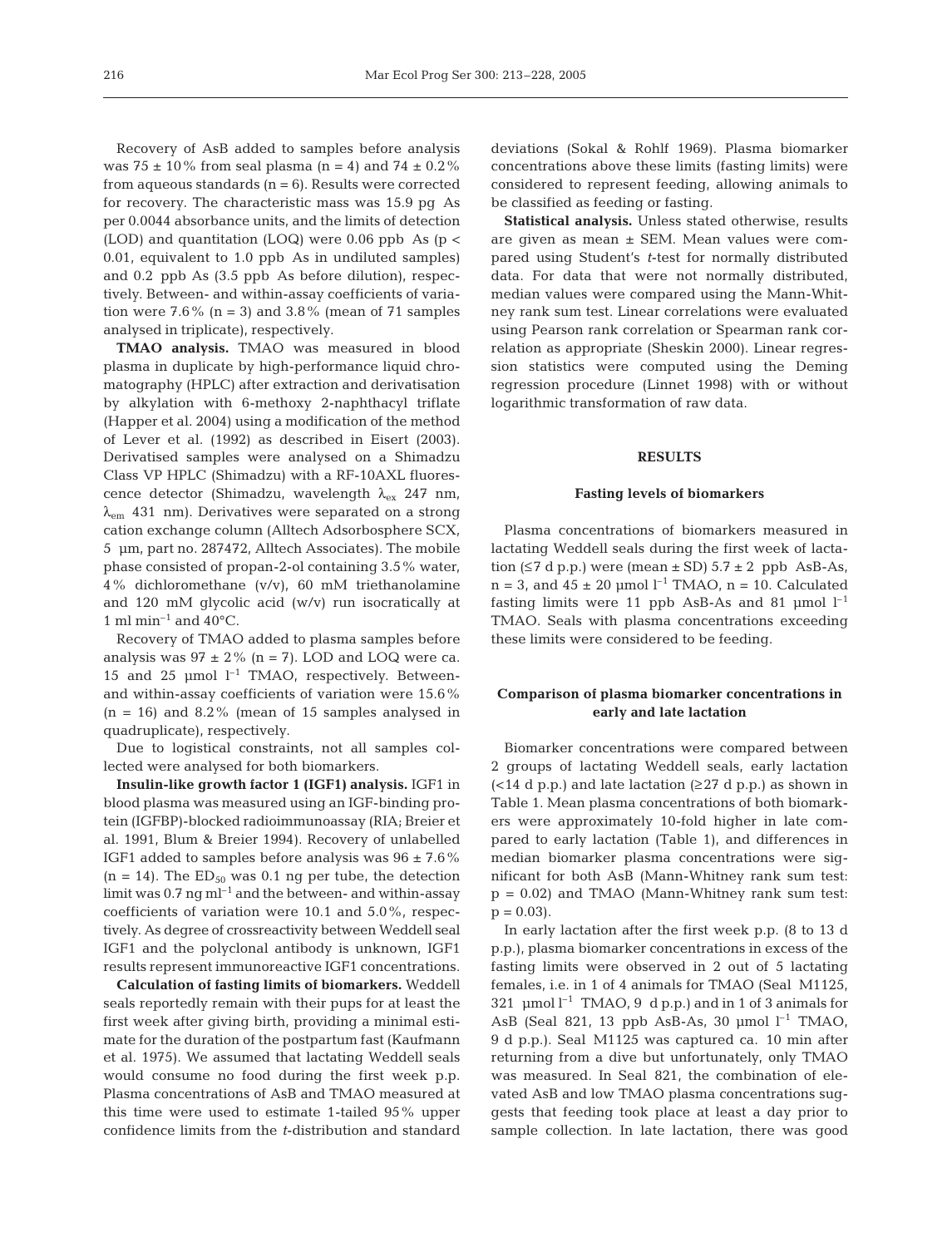Table 1. *Leptonychotes weddellii*. Biomarker concentrations and estimated prevalence of feeding by Weddell seals in early and late lactation. Numbers in square brackets indicate median concentrations of arsenobetaine (AsB) and trimethylamine *N*-oxide (TMAO)

|                                                                      |                  | Early lactation Late lactation     |  |  |  |  |  |  |  |
|----------------------------------------------------------------------|------------------|------------------------------------|--|--|--|--|--|--|--|
| Number of seals studied                                              |                  |                                    |  |  |  |  |  |  |  |
| AsB                                                                  | 6                | 20                                 |  |  |  |  |  |  |  |
| TMAO                                                                 | 14               | 15                                 |  |  |  |  |  |  |  |
| Days postpartum                                                      |                  |                                    |  |  |  |  |  |  |  |
| AsB                                                                  | $7 + 1$          | $.34 + 1$                          |  |  |  |  |  |  |  |
| TMAO                                                                 | $6 + 1$          | $35 \pm 1$                         |  |  |  |  |  |  |  |
| <b>Plasma biomarker concentrations</b>                               |                  |                                    |  |  |  |  |  |  |  |
| $AsB$ (ppb As)                                                       |                  | $5.5 \pm 2$ [4.8] $57 \pm 17$ [25] |  |  |  |  |  |  |  |
| TMAO ( $\mu$ mol $l^{-1}$ )                                          | $66 \pm 20$ [49] | $685 \pm 199$ [380]                |  |  |  |  |  |  |  |
| Proportion of seals with biomarker concentration ><br>fasting limits |                  |                                    |  |  |  |  |  |  |  |
| AsB                                                                  |                  | $17\%$ (1 of 6) 70\% (14 of 20)    |  |  |  |  |  |  |  |
| TMAO                                                                 |                  | 7% (1 of 14) 73% (11 of 15)        |  |  |  |  |  |  |  |

agreement between biomarkers with regard to the proportion of lactating Weddell seals sampled that had values exceeding fasting limits, with 14 of 20 of seals (70%) above fasting limits for AsB and 11 of 15 of seals (73%) above fasting limits for TMAO.

Decline of plasma AsB concentrations during early lactation was estimated based on cross-sectional samples below the fasting limit  $(n = 5)$ . Decline of arsenobetaine in early lactation was monoexponential (Fig. 2A inset) and the decay constant was estimated by Deming linear regression analysis of the  $log<sub>e</sub>$  of plasma AsB-As values [ln(*y*)] versus d p.p. (*x*):

$$
\ln(y) = -0.33x + 3.39, r = -0.94, p < 0.05
$$

In exponential form:

$$
y(x) = 30e^{-0.33x}
$$

By contrast, there was no significant change in plasma TMAO concentrations during early lactation (Fig. 2B inset).

# **Change of plasma TMAO in early and mid-lactation**

Plasma TMAO concentrations were monitored longitudinally in 6 lactating females (Fig. 3). Plasma TMAO concentrations remained below the fasting limit for TMAO (81 µmol  $l^{-1}$ ) in all animals during the entire study period, 4 to 14 d p.p. for 1 female and  $3 \pm 1$  to  $25 \pm 1$  d p.p. for the remaining 5 seals. No consistent pattern of change in plasma TMAO concentrations was observed in this group.



Fig. 2. *Leptonychotes weddellii.* Plasma concentrations of (A) arsenobetaine and (B) trimethylamine *N*-oxide in Weddell seals during early and late lactation. Data from early lactation are shown in expanded form in insets. Exponential decline of arsenobetaine in early lactation was estimated by Deming linear regression analysis after  $log_e$  transformation  $(r =$ –0.94, p < 0.05). For calculation of fasting limits (**–––**) see 'Materials and methods'



Fig. 3. *Leptonychotes weddelli.* Changes in plasma trimethylamine *N*-oxide concentration in lactating Weddell seals sampled repeatedly during early and mid-lactation. For calculation of the fasting limit (**–––**) see 'Materials and methods'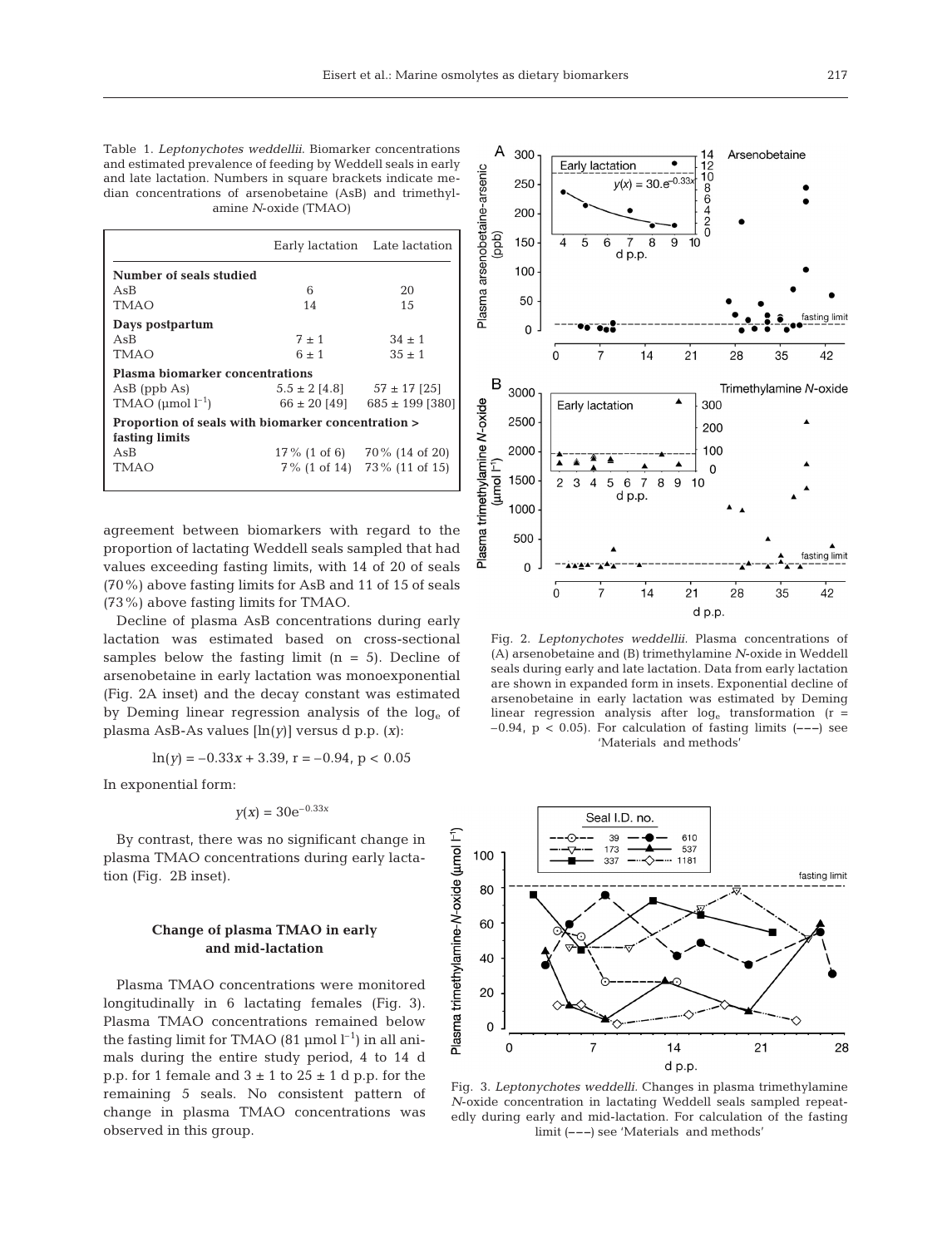# **Relationship between plasma biomarker concentrations and dive activity**

Diving activity and plasma biomarker concentrations were monitored concurrently in 2 lactating females (seals with I.D. tags orange 318 and red 572, referred to as 318 and 572; Fig. 4).

In Seal 318 (Fig. 4A), plasma concentrations of AsB-As declined approximately linearly from 5 ppb at 7 d p.p. to below the LOD (<1 ppb) at 14 d p.p., and remained below 1 ppb until 23 d p.p. Between 23 and 27 d p.p., plasma concentrations of AsB-As increased above the fasting limit, from <1 ppb at 23 d p.p. to 19 ppb at 27 d p.p., and plasma AsB-As was also elevated at 38 d p.p. with 25 ppb. Changes in plasma concentrations of TMAO were similar to those observed for plasma AsB-As, with the difference that TMAO was low  $( $25 \mu M$ )$  at the beginning of the study at 7 d p.p. Seal 318 made few, shallow dives

![](_page_5_Figure_5.jpeg)

Fig. 4. *Leptonychotes weddellii.* Comparison of dive activity with plasma concentrations of biomarkers in 2 lactating Weddell seals, (A) Seal 318 and (B) Seal 572. Vertical solid lines indicate dive activity as depth below surface. Fasting limits for arsenobetaine-arsenic and trimethylamine *N*-oxide were calculated as described in 'Materials and methods'. Loss of data due to TDR failure in Seal 572 is indicated by cross-hatching

 $(depth < 50$  m) as early as 8 d p.p. (Fig. 4A). Dives exceeded 50 m depth at 14, 21, 23, 26 d p.p. and afterwards on most days until the end of the study period (38 d p.p.). At 28 d p.p., the frequency of all dives and those exceeding 50 m depth increased markedly and remained high until the end of the study period, 38 d p.p. (all dives: 7 to 27 d p.p.,  $3 \pm 1$  d<sup>-1</sup>; 28 to 38 d p.p., 22  $\pm$  7 d<sup>-1</sup>). The increase in dive frequency occurred concurrently with the increase in plasma biomarker concentrations (Fig. 4A). Overall median dive depth in Seal 318 was 31 m and maximum depth measured was 304 m.

Seal 572 (Fig. 4B) was studied for a shorter period (14 to 38 d p.p.). Biomarker data and dive records differ noticeably from those of Seal 318. When compared with Seal 318 over the period 14 to 38 d p.p. (Fig. 4), Seal 572 had a greater number of dives per day (median number of dives: Seal 318, 2  $d^{-1}$ ; Seal 572, 16  $d^{-1}$ ; Mann-Whitney rank sum test,  $p = 0.03$ ) and a

> greater proportion of dives exceeded 50 m (dives below 50 m as a percentage of total number of dives per day: Seal 318, 25 ± 7%; Seal 572, 44 ± 5%; Student's *t*-test,  $p = 0.04$ ). In Seal 572, concentrations of AsB-As and TMAO were highly variable and elevated above fasting limits throughout the study period (AsB-As, range 12 to 92 ppb, mean  $43 \pm 9$  ppb; TMAO, range 83 to 1040 µmol  $l^{-1}$ , mean 324 ± 110 µmol l –1). Increase and decrease of AsB-As and TMAO were approximately synchronous although concentrations of the 2 biomarkers diverged at 21 and 38 d p.p. Observed decreases in biomarker concentrations appeared to be unrelated to preceding changes in dive activity, with the exception of a period of low activity from 25 to 28 d p.p. that was followed by a decrease in plasma concentrations of AsB-As and TMAO. Due to TDR failure, no records exist for the time between 19:00 h 26 d p.p. to 09:00 h 27 d p.p. (Fig. 4B). Overall median dive depth in Seal 572 was 134 m and maximum dive depth measured was 435 m.

Ĺ

(umo)

lamine N-oxide

rimethy

asma ᇟ

#### **AsB and IGF1 in late lactation**

There was a strong positive linear correlation between plasma concentrations of AsB and IGF1 (Pearson correlation  $r = 0.96$ ,  $p <$ 0.01, Fig. 5) in a subset of Weddell seal females in late lactation (n = 6, mean  $35 \pm$ 2 d p.p., range 31 to 43 d p.p.). There was no significant relationship between either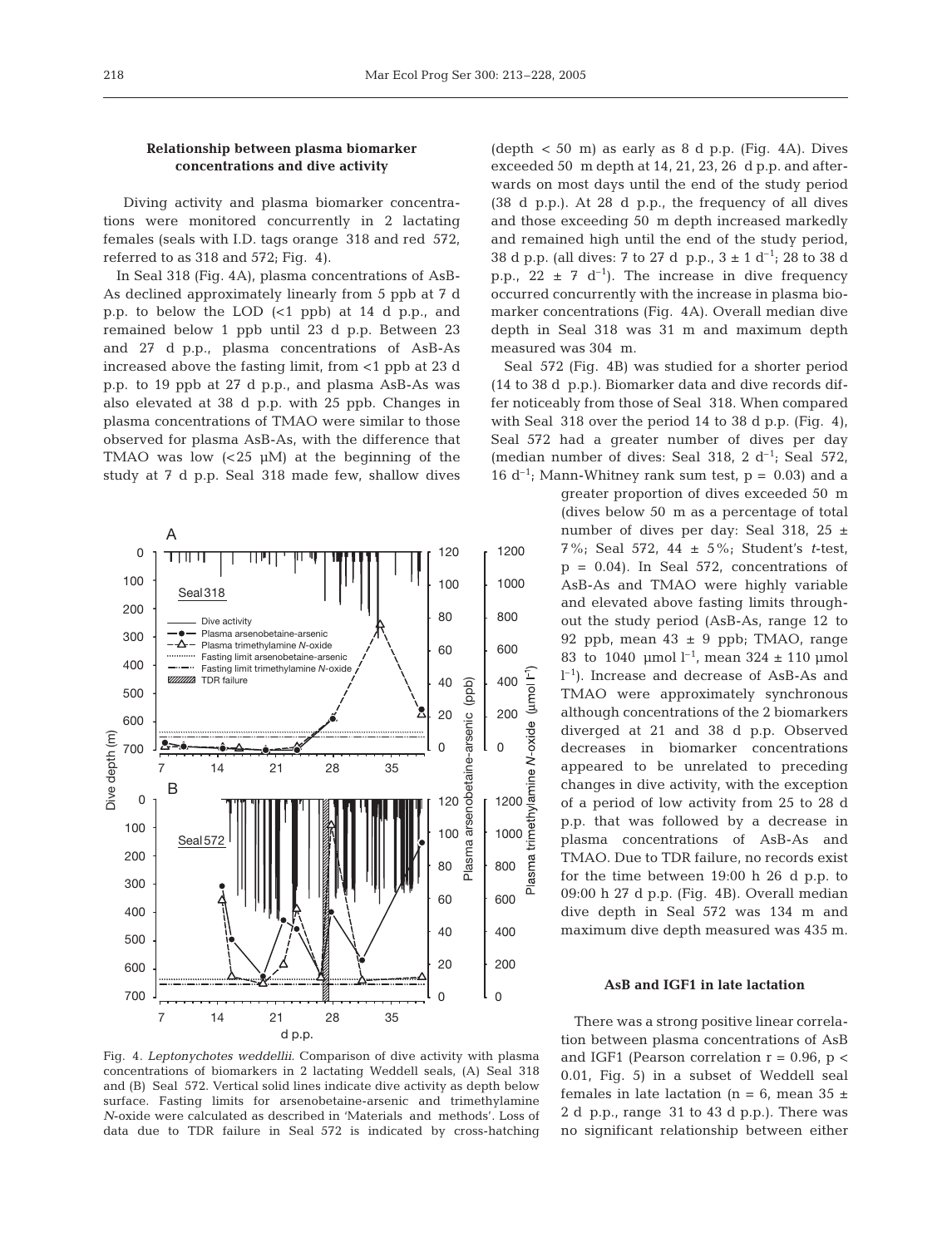![](_page_6_Figure_1.jpeg)

Fig. 5. *Leptonychotes weddellii.* Relationship between plasma concentrations of insulin-like growth factor 1 (IGF1, *y*-axis) and arsenobetaine (*x*-axis) in Weddell seals during late lactation, range 31 to 43 d postpartum. By Deming linear regression analysis:  $y(x) = 0.664x + 45.4$ ,  $r^2 = 0.91$ ,  $p < 0.01$ ,  $n = 6$ 

parameter and time postpartum (Pearson correlation,  $p = 0.26$  [AsB, IGF1]; Spearman rank correlation,  $p =$ 0.42 [AsB] and  $p = 0.36$  [IGF1]).

#### **Correlation of biomarkers AsB and TMAO**

There was a strong positive linear relationship between plasma concentrations of AsB and TMAO concentrations after logarithmic transformation (Pearson correlation  $r = 0.88$ ,  $p < 0.0001$ ,  $n = 21$ , including all samples analysed for both biomarkers irrespective of lactation stage). The correlation is marginally improved (Pearson r = 0.90, p < 0.0001, n = 14) if pairs of values below the limits of quantitation for either analyte are excluded (Fig. 6). The latter is consistent with faster elimination of TMAO from the plasma compartment, which would be predicted to cause loss of correlation between AsB and TMAO at low concentrations. This is a possible explanation for the presence of elevated AsB (13 ppb As) and low TMAO (30 µmol  $l^{-1}$ ) concentrations in Seal 821 at 9 d p.p. (see above).

# **DISCUSSION**

This study presents the use of marine osmolytes and their analogues to detect recent feeding in free-living marine mammals. Applied to the Weddell seal, this dietary biomarker method provides definitive information on the onset and prevalence of foraging in a population of lactating Weddell seals.

# **Characteristics of the dietary biomarkers used**

The biomarkers used in this study, AsB and TMAO, are common constituents of marine organisms (Yancey et al. 1982, Van Waarde 1988, Cullen & Reimer 1989, Edmonds & Francesconi 1993, Carr et al. 1996) but are not synthesised or stored to a significant degree by mammals (Vahter et al. 1983, Al-Waiz et al. 1987a,b, 1992, Cullen & Reimer 1989, Brown et al. 1990, Mitchell et al. 1997). AsB occurs in marine organisms from zooplankton to teleost fish and is the dominant quaternary arsonium compound, and in most cases the dominant form of arsenic, in almost all marine fish and invertebrates studied (Cullen & Reimer 1989, Shibata et al. 1992, Shibata et al. 1996, Francesconi 2003; Table 2 and references therein). Arsenic compounds found in marine organisms include arsenosugars, arsenolipids, inorganic and anionic organic compounds (arsenate, methylarsonate, dimethylarsonite), and quaternary arsonium compounds other than AsB (trimethylarsonium oxide and the tetramethylarsonium ion). Replacement of AsB as the dominant arsenical by another quaternary arsonium compound, trimethylarsonium oxide, has only been reported for a single species of fish (Edmonds et al. 1997). AsB is retained by marine fish and invertebrates (Cullen & Reimer 1989, Francesconi et al. 1999) but probably in insufficient concentrations to be effective as an osmolyte. Unlike

![](_page_6_Figure_10.jpeg)

Fig. 6. *Leptonychotes weddellii.* Relationship between plasma concentrations of arsenobetaine (*x*-axis) and trimethylamine *N*-oxide (*y*-axis) in lactating Weddell seals. Limits of quantitation (LOQ) are indicated by dashed lines. (O): values below the LOQ of either method;  $(\bullet)$ : values above the LOQ. Results of Pearson correlation for all values after loge transformation are r = 0.88, p < 0.0001, n = 21. Linear regression of pairs of values above the LOQ of either method (Deming linear regression analysis:  $ln(y) = 1.21 ln(x)$  $+ 1.37$ ) is shown as a solid line (Pearson correlation  $r = 0.90$ ,  $p < 0.0001$ ,  $n = 14$ )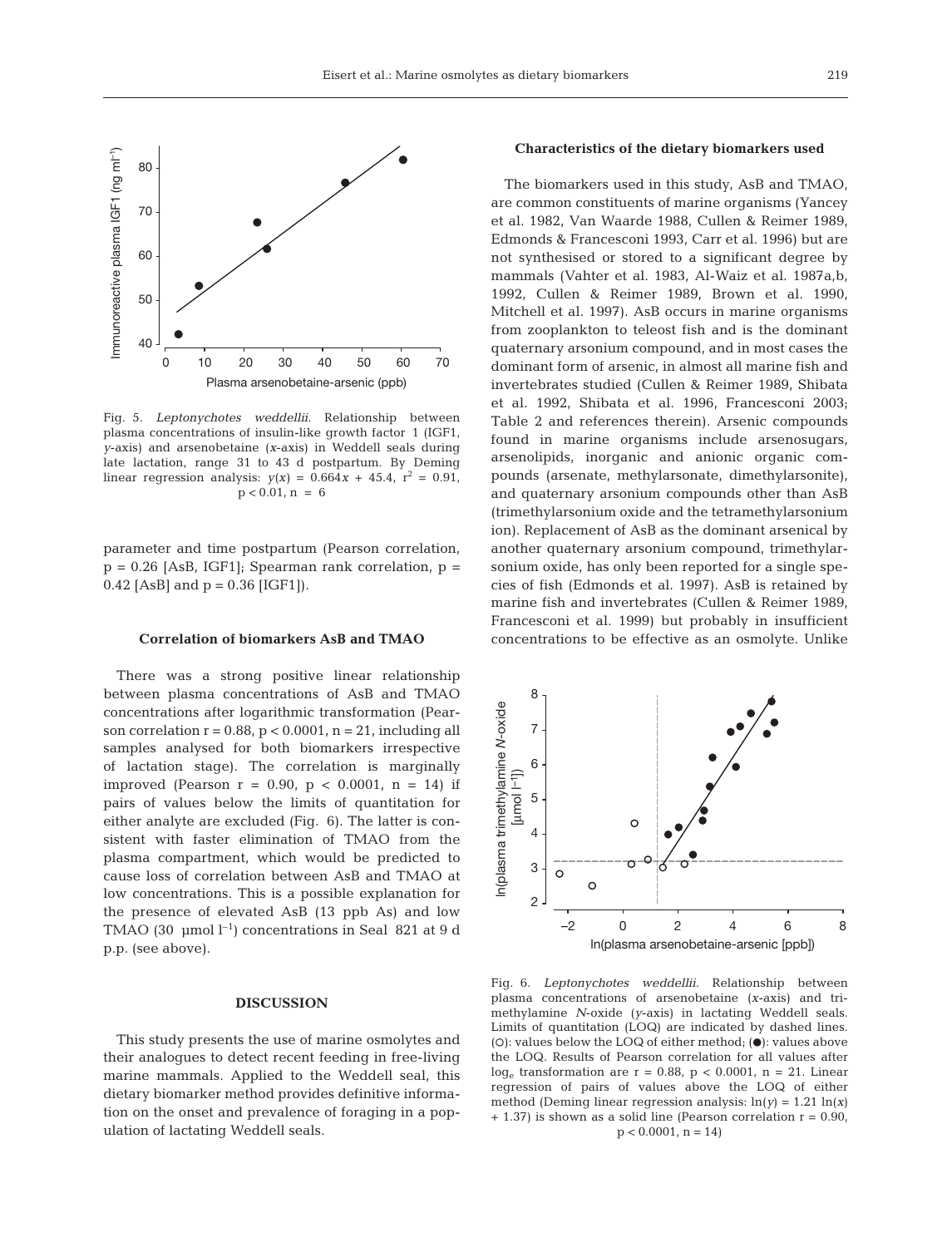|                                                     | Table 2. Concentration of total arsenic (As), arsenobetaine (AsB) and quaternary arsonium compounds (QACs) in marine fish and |  |  |  |  |  |  |  |  |  |  |  |  |  |  |  |
|-----------------------------------------------------|-------------------------------------------------------------------------------------------------------------------------------|--|--|--|--|--|--|--|--|--|--|--|--|--|--|--|
| invertebrates, n/r; not recorded; n/m; not measured |                                                                                                                               |  |  |  |  |  |  |  |  |  |  |  |  |  |  |  |

| Common name                    | <b>Species</b>                                 | <b>Tissue</b> | Origin       | Total As<br>(ppm) | $AsB-As$          | AsB<br>$(ppm)$ $(\%$ of total As) | QAC             | Source                                       |
|--------------------------------|------------------------------------------------|---------------|--------------|-------------------|-------------------|-----------------------------------|-----------------|----------------------------------------------|
| <b>Cnidarians</b>              |                                                |               |              |                   |                   |                                   |                 |                                              |
| Box jellyfish                  | Carybdea rastonii                              | Whole animal  | Japan        | 0.135             | n/m               | 'Major' <sup>a</sup> $n/m$        |                 | Hanaoka et al. (1999)                        |
| <b>Molluscs</b>                |                                                |               |              |                   |                   |                                   |                 |                                              |
| Phoenician neptune             | Neptunea lyrata phoenicea                      | Soft tissue   | n/r          | 3.5               | 1.1               | 32                                | n/m             | Cullen & Reimer (1989)                       |
| Saul's triton                  | Charonia sauliae                               | Muscle        | n/r          | 117               | 67                | 58                                | n/m             | Cullen & Reimer (1989)                       |
| Roe's abalone                  | Haliotis roei                                  | Foot muscle   | Australia    | $\mathbf{1}$      | 0.9               | 90                                | 91              | Edmonds et al. (1997)                        |
| Blue mussel                    | Mytilus edulis                                 | Soft tissues  | W Australia  | $19.1^{b}$        | 16.6 <sup>b</sup> | 87                                | n/m             | Francesconi et al. (1999)                    |
| Squid                          | n/r                                            | Edible parts  | Spain        | 1.6               | 1.3               | 56                                | 56              | Súñer et al. (2002)                          |
| North-Pacific<br>giant octopus | Paroctopus dofleini<br>(Enteroctopus dofleini) | Muscle        | n/r          | 49                | n/m               | > 90                              | n/m             | Cullen & Reimer (1989)                       |
| <b>Crustaceans</b>             |                                                |               |              |                   |                   |                                   |                 |                                              |
| Antarctic krill                | Euphausia superba                              | n/r           | n/r          | n/m               | n/m               | 60                                | n/m             | Edmonds et al. (1997)                        |
| King prawn                     | Penaeus latisulcatus                           | Tail muscle   | Australia    | $10 - 17$         | $9.5 - 16$        | 95                                | n/m             | Francesconi & Edmonds<br>(1987)              |
| Red crab                       | Chionoecetes opilio                            | Soft tissue   | Sea of Japan | 3.5               | 3.2               | 90                                | n/m             | Matsuto et al. (1986)                        |
| <b>Cartilaginous fish</b>      |                                                |               |              |                   |                   |                                   |                 |                                              |
| Doqfish (DORM-2) $c$           | Squalus acanthias                              | Muscle        | Canada       | 17.7 <sup>b</sup> | 16.0 <sup>b</sup> | 90                                | 92              | Goessler et al. (1998a)                      |
| Starspotted shark              | Mustelus manazo                                | Muscle        | n/r          | 17.3              | 16.9              | 98                                | n/m             | Hanaoka et al. (1987)                        |
| <b>Teleost</b> fish            |                                                |               |              |                   |                   |                                   |                 |                                              |
| Silver drummer                 | Kyphosus sydneyanus                            | Muscle        | Australia    | 1.0               | $\Omega$          | $\Omega$                          | 98 <sup>d</sup> | Edmonds et al. (1997)                        |
| Tailor (bluefish)              | Pomatomus saltatrix                            | Muscle        | Australia    | 2.8 <sup>b</sup>  | 2.6 <sup>b</sup>  | 94                                | 94              | Kirby & Maher (2002)                         |
| Tuna (CRM $627$ ) <sup>c</sup> | n/r                                            | Muscle        | n/r          | 4.8 <sup>b</sup>  | 4.1 <sup>b</sup>  | 85                                | 85              | Nakazato et al. (2000)                       |
| European plaice <sup>c</sup>   | Pleuronectes platessa                          | Muscle        | North Sea    | 43.2 <sup>b</sup> | 40.3 <sup>b</sup> | 95                                | 95              | Larsen et al. (1997),<br>Súñer et al. (2000) |
| European anchovy               | Engraulis encrasicolus                         | Edible parts  | Spain        | 3.2               | 2.7               | 82                                | 85              | Súñer et al. (2002)                          |
| European pilchard              | Sardina pilchardus                             | Edible parts  | Spain        | 4.3               | 3.4               | 70                                | 70              | Súñer et al. (2002)                          |
| European hake                  | Merluccius merluccius                          | Edible parts  | Spain        | 2.0               | 1.8               | 85                                | 86              | Súñer et al. (2002)                          |
| Megrim                         | Lepidorhombus sp.                              | Edible parts  | Spain        | 3.3               | 2.8               | 85                                | 85              | Súñer et al. (2002)                          |

a AsB accounted for most of the arsenic present but was not quantified; concentrations are on a wet weight basis unless indicated:  $^{\rm b}$ on dry matter basis; <sup>c</sup>standard reference material; <sup>d</sup>95 % trimethylarsonium oxide, 3 % tetramethylarsonium

other forms of arsenic, AsB has very low toxicity (Cannon et al. 1983, Shibata et al. 1992, Sakurai & Fujiwara 2001), presumably because vertebrates are incapable of breaking down AsB (Vahter et al. 1983, Edmonds & Francesconi 1988, Cullen & Reimer 1989, Yoshida et al. 1998). Despite the structural similarity between AsB and glycine betaine (Fig. 1), AsB is not metabolised by the mammalian enzyme betaine-homocysteine transferase (BHMT) that demethylates glycine betaine (Lee et al. 2004).

TMAO is an important osmolyte in marine fish and invertebrates and is typically present in tissues in remarkably high concentrations of 0.2 to 1.5% by wet mass (Yancey & Somero 1980, Yancey & Siebenaller 1999; Table 3). In addition to its role in osmoregulation, TMAO is thought to stabilise enzymes of deepsea animals against pressure-induced denaturation (Kelly & Yancey 1999, Yancey & Siebenaller 1999), contribute to buoyancy in cartilaginous fish (Withers et al. 1994) and act as an antifreeze in teleosts (Raymond 1994, 1998, Raymond & de Vries 1998, Treberg et al. 2002).

In mammals, TMAO and AsB ingested with food are absorbed rapidly and completely (Vahter et al. 1983, Al-Waiz et al. 1987b) and are excreted unchanged via urine (Vahter et al. 1983, Al-Waiz et al. 1987b, Brown et al. 1990, Svensson et al. 1994, Vahter 1994, Mitchell et al. 1997, Yoshida et al. 1998), with no demonstrable retention of TMAO in body tissues (Norris & Benoit 1945, Smith et al. 1994). TMAO ingested with food is absorbed as trimethylamine from the intestinal tract after reduction by gut bacteria and re-oxidised by the liver to TMAO (Al-Waiz et al. 1987a). Low levels of TMAO present in body fluids in the absence of seafood consumption (Smith et al. 1994, Svensson et al. 1994, Lundh et al. 1995) are likely derived from breakdown of other trimethyl compounds (e.g. choline, carnitine and glycine betaine) by gut bacteria (Holmes et al. 1997). Marine foods are apparently the only significant source of elevated concentrations of TMAO in plasma and urine unless alternative precursors are administered in pharmacologic doses (Zeisel et al. 1989, Zhang et al. 1999). Following oral administration of trimethylamine in rats, plasma TMAO concentrations peaked at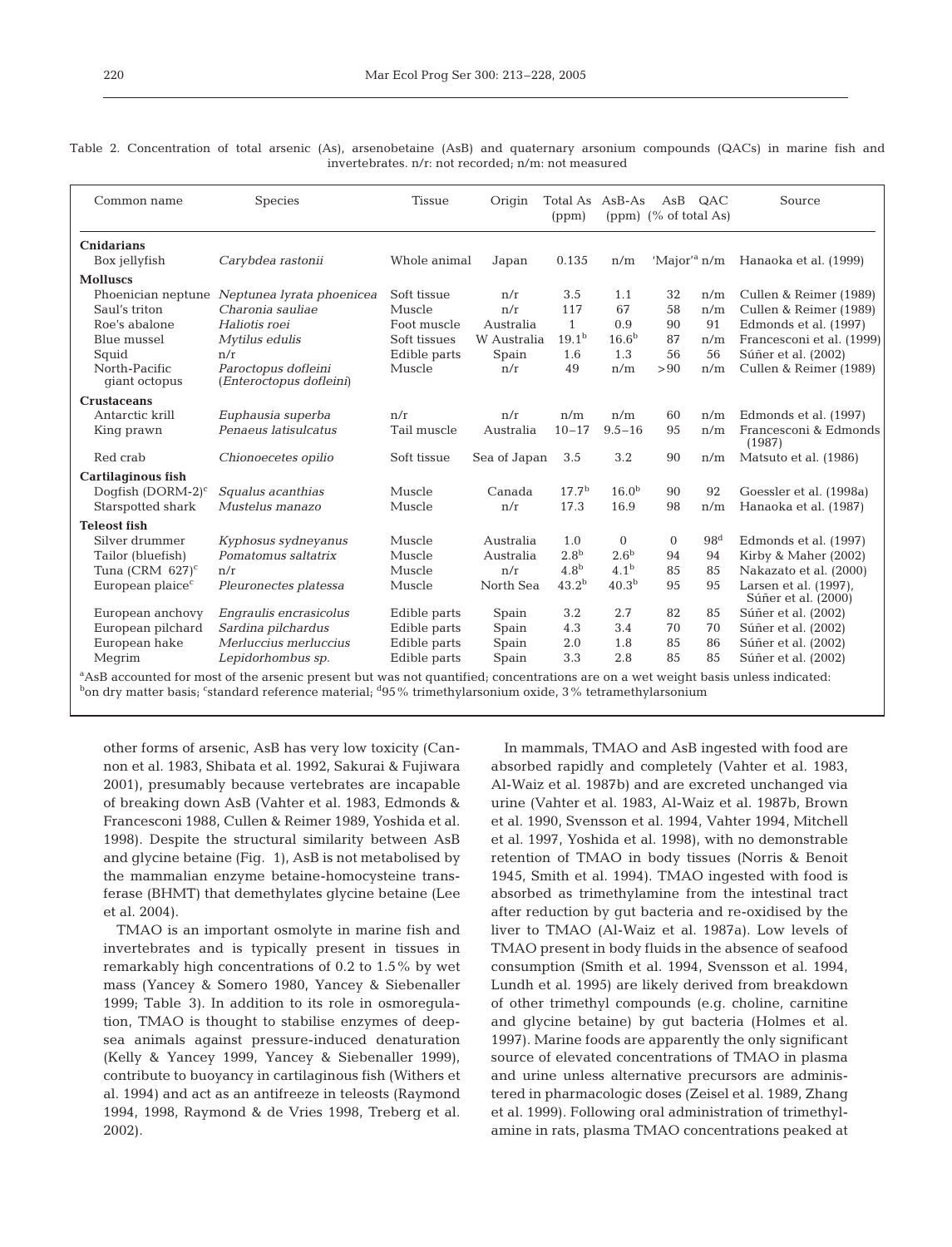ca. 1 h and decreased monoexponentially with an approximate half-life of 2 to 3 h (Smith et al. 1994, Nnane & Damani 2001). In studies with radioactively labelled TMAO, 95% of an oral dose was excreted from the body within 24 h in rats (Mitchell et al. 1997) and humans (Al-Waiz et al. 1987b). In humans, the maximum rate of excretion of TMAO occurs at 3 to 6 h after administration (Al-Waiz et al. 1987b).

AsB is less rapidly excreted than TMAO. A fraction of plasma AsB is thought to enter cells due to its structural similarity to glycine betaine (Vahter et al. 1983, Randall et al. 1996, Fujihara et al. 2003), and this sequestration decreases the rate of elimination of ingested AsB. However, unlike inorganic arsenic that binds to plasma and tissue proteins (Zhang et al. 1998, Benramdane et al. 1999, Hindmarsh 2000), exchange of AsB with intracellular pools of glycine betaine is reversible and AsB is progressively eliminated from the body. Most of a dose of <sup>73</sup>As-labelled AsB administered to rabbits (75%) and to rats and mice (99%) was eliminated from the body in 3 d (Vahter et al. 1983). In humans, less than 1% of a dose of AsB was retained in the body after 24 d (Brown et al. 1990). Following fish consumption, plasma AsB concentrations in humans peaked at ca. 2 h after the meal and declined in 2

distinct phases with respective half-life values of ca. 7 to 12 h and ca. 63 h (Lehmann et al. 2001).

In amniotes, AsB and TMAO are of dietary origin and elevated levels of these markers in body fluids indicate recent ingestion of food of marine origin. Regular intake of marine fish and invertebrates results in high concentrations of AsB in tissues (Ebisuda et al. 2002, Kubota et al. 2002, 2003, Fujihara et al. 2003) and of both AsB and TMAO in plasma and urine (Mohri et al. 1990, Svensson et al. 1994, Lehmann et al. 2001). In the postabsorptive state, AsB and TMAO are gradually eliminated from the body, with TMAO falling to a low baseline within 1 to 2 d and AsB disappearing completely within days to weeks unless replenished by dietary intake.

## **Application of the biomarker method to Weddell seals**

Weddell seals were previously thought to consume little or no food during lactation (Oftedal et al. 1987, Tedman & Green 1987). More recently, it has been suggested that lactating Weddell seals commence feeding after an initial postpartum fast (Testa et al.

Table 3. Concentration of trimethylamine *N*-oxide (TMAO) in marine fish and invertebrates. n/r: not recorded

| Common name                                                                                                                                                                                    | <b>Species</b>                              | <b>Tissue</b> | Origin<br><b>TMAO</b><br>(mmol $kq^{-1}$ ) <sup>a,b</sup> $(%)^c$ |             | Source      |                           |  |  |
|------------------------------------------------------------------------------------------------------------------------------------------------------------------------------------------------|---------------------------------------------|---------------|-------------------------------------------------------------------|-------------|-------------|---------------------------|--|--|
| <b>Crustaceans</b>                                                                                                                                                                             |                                             |               |                                                                   |             |             |                           |  |  |
| Antarctic krill                                                                                                                                                                                | Euphausia superba                           | Muscle        | n/r                                                               | 30          | 0.22        | Carr et al. (1996)        |  |  |
| Dock shrimp                                                                                                                                                                                    | Pandalus danae                              | Muscle        | North Pacific                                                     | 76          | 0.57        | Kelly & Yancey (1999)     |  |  |
| Blue crab                                                                                                                                                                                      | Callinectes sapidus                         | Muscle        | Florida                                                           | 20          | 0.15        | Carr et al. (1996)        |  |  |
| Tanner crab                                                                                                                                                                                    | Chionoecetes bairdi                         | Muscle        | North Pacific                                                     | 22          | 0.17        | Kelly & Yancey (1999)     |  |  |
| <b>Molluscs</b>                                                                                                                                                                                |                                             |               |                                                                   |             |             |                           |  |  |
| Antarctic pteropod                                                                                                                                                                             | Clione antarctica                           | n/r           | Antarctica                                                        | 112         | 0.84        | Seibel & Walsh (2002)     |  |  |
| American oyster                                                                                                                                                                                | Ostrea virginica<br>(Crassostrea virginica) | Mantle fluid  | n/r                                                               | 240         | 1.8         | Hatton & Gibb (1999)      |  |  |
| Pacific razor clam                                                                                                                                                                             | Siliqua patula                              | Soft tissue   | n/r                                                               | 15          | 0.11        | Carr et al. (1996)        |  |  |
| Market squid                                                                                                                                                                                   | Loligo opalescens                           | Mantle        | North Pacific                                                     | 48          | 0.36        | Kelly & Yancey (1999)     |  |  |
| Argentine shortfin<br>squid                                                                                                                                                                    | Illex argentinus                            | Mantle        | n/r                                                               | 55          | 0.41        | Carr et al. (1996)        |  |  |
| Common octopus                                                                                                                                                                                 | Octopus vulgaris                            | Mantle        | n/r                                                               | 8.5         | 0.06        | Seibel & Walsh (2002)     |  |  |
| <b>Cartilaginous fish</b>                                                                                                                                                                      |                                             |               |                                                                   |             |             |                           |  |  |
| Greenland shark                                                                                                                                                                                | Somniosus microcephalus                     | Frozen flesh  | n/r                                                               | $140 - 173$ | $1.1 - 1.3$ | Anthoni et al. (1991)     |  |  |
| Shovelnosed ray                                                                                                                                                                                | Aptychotremata vincentiana                  | Muscle        | Australia                                                         | 162         | 1.2         | Withers et al. (1994)     |  |  |
| <b>Teleost</b> fish                                                                                                                                                                            |                                             |               |                                                                   |             |             |                           |  |  |
| Saffron cod                                                                                                                                                                                    | Eleginus gracilis                           | Muscle        | Alaska                                                            | 76          | 0.57        | Raymond (1998)            |  |  |
| Pacific cod                                                                                                                                                                                    | Gadus macrocephalus                         | Muscle        | North Pacific                                                     | 46          | 0.35        | Kelly & Yancey (1999)     |  |  |
| Ocean pout                                                                                                                                                                                     | Macrozoarces americanus                     | Muscle        | Canada                                                            | 38          | 0.28        | Raymond (1998)            |  |  |
| Pacific herring                                                                                                                                                                                | Clupea harengus pallasi                     | Muscle        | Alaska                                                            | 48          | 0.36        | Raymond (1998)            |  |  |
| Starry flounder                                                                                                                                                                                | Platichthys stellatus                       | Muscle        | Alaska                                                            | 27          | 0.20        | Raymond (1998)            |  |  |
| Antarctic toothfish                                                                                                                                                                            | Dissostichus mawsoni                        | Muscle        | McMurdo Sound                                                     | 154         | 1.2         | Raymond & de Vries (1998) |  |  |
|                                                                                                                                                                                                | Antarctic dragonfish Gymnodraco acuticeps   | Muscle        | McMurdo Sound                                                     | 148         | 1.1         | Raymond & de Vries (1998) |  |  |
| <sup>a</sup> Units are mmol $l^{-1}$ for liquids<br><sup>b</sup> For comparison, the concentration of TMAO in seawater is 3.2 to 64 nmol $1^{-1}$ (Hatton & Gibb 1999)<br>Mass % by wet weight |                                             |               |                                                                   |             |             |                           |  |  |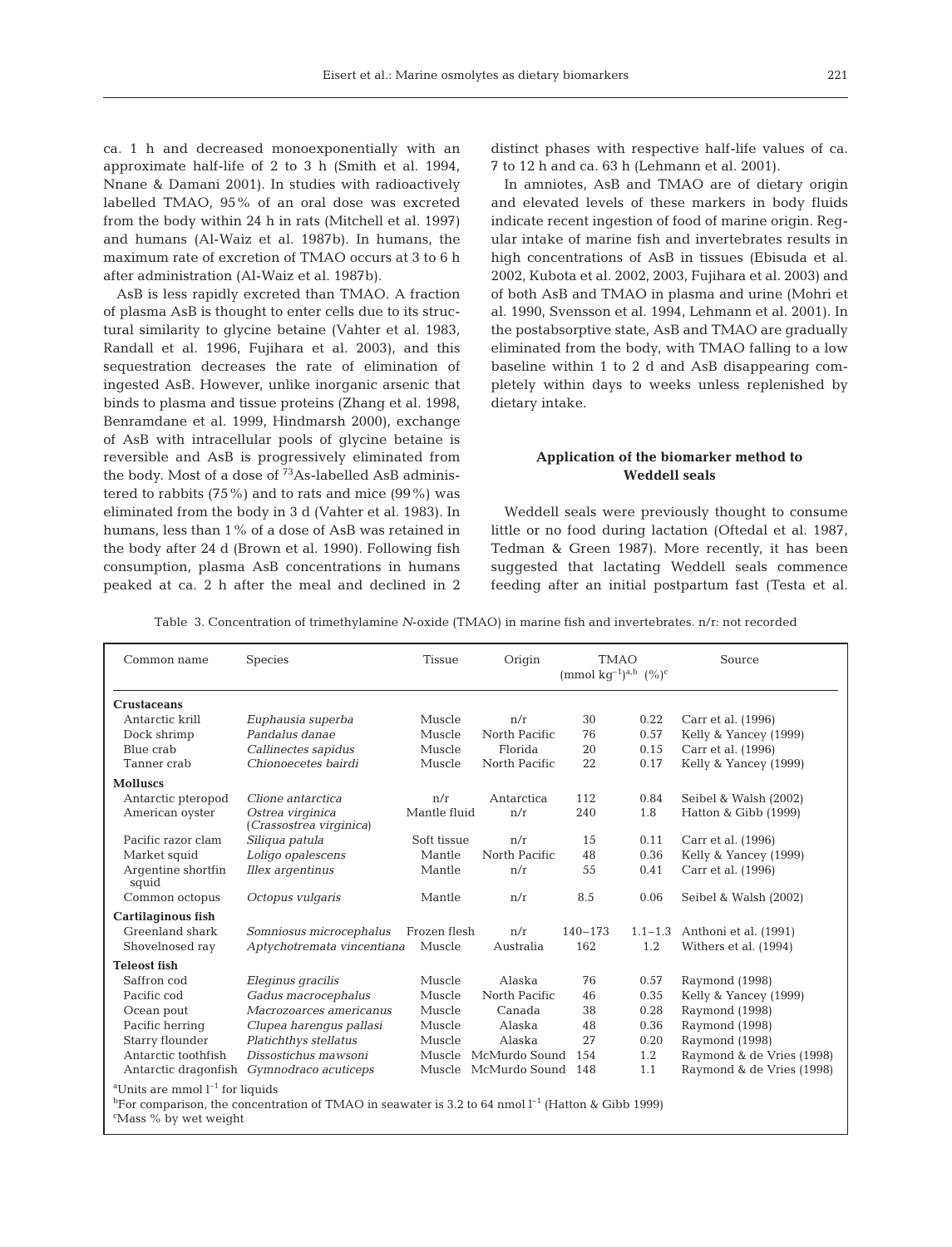1989, Hindell et al. 2002, Sato et al. 2002), but the evidence for feeding has been mostly indirect, such as changes in dive activity (Testa et al. 1989, Hindell et al. 1999, Sato et al. 2002) and lowered rates of maternal mass loss both in absolute terms (Hill 1987) and relative to pup mass gain (Testa et al. 1989). Incidents of feeding by lactating Weddell seals have been recorded with animal-borne cameras (Sato et al. 2002), but observations are too few  $\left( < 2\% \right)$  of recorded images in Sato et al. 2002 showed actions consistent with food intake) to assess the prevalence of feeding in lactating Weddell seals.

Presently, the application of the biomarker method relies on the assumption that the kinetics of uptake and excretion of AsB and TMAO in Weddell seals are similar to those observed in other mammals (see above). Changes in plasma biomarker concentrations observed during the first week p.p., when Weddell seals remain with their pups and fast (Kaufmann et al. 1975), support this assumption. Between 4 and 9 d p.p., plasma AsB concentrations declined exponentially (Fig. 2A inset) as AsB ingested prior to parturition was gradually eliminated. A tentative estimate of the halflife of AsB in Weddell seals based on these crosssectional data is ca.  $50 \pm 7$  h, close to the estimate of 63 h in humans (Lehmann et al. 2001). At this rate of decline, plasma AsB would be expected to fall below the detection limit of 1 ppb at about 1 to 2 wk p.p., as seen in Seal 318 (Fig. 4A). In contrast to AsB, there was no consistent decrease in plasma TMAO concentrations with time between 2 and 7 d p.p., either in cross-sectional data (Fig. 2B inset) or in seals sampled repeatedly (Fig. 3). The most likely explanation is that due to the presumably shorter half-life of TMAO in Weddell seals, plasma concentrations of this biomarker had decayed to a physiological baseline by the beginning of sample collection at 2 d p.p.

Based on a limited number of samples  $(n = 3$  for  $AsB$ and  $n = 10$  for TMAO), biomarker concentrations during the first week p.p. were used to calculate 95% confidence limits for maximal plasma concentrations of AsB and TMAO consistent with fasting. The fasting limit for AsB calculated from samples collected during the first week of lactation represents a conservative estimate, because plasma AsB concentrations may be expected to continue to decline in animals that continue to fast, for example in Seal 318 (Fig. 4A). It is therefore unlikely that animals were erroneously classified as feeding, although it is possible that feeding animals were mis-classified as fasting in mid- and late lactation as a result of setting the fasting limit for plasma AsB too high. The fasting limit for TMAO is well supported, given the greater number of samples and lack of change in plasma TMAO concentrations during the first week p.p. More rapid elimination of TMAO means that seals would be erroneously classified as fasting if sample collection took place too long after food consumption and animals fed infrequently. However, since there was good agreement between the proportion of seals classified as feeding during late lactation using either AsB or TMAO values (Table 1), this potential error appears to have been minimal.

Classification of lactating Weddell seals as feeding or fasting using the biomarker method produced 3 main results with regard to the prevalence and onset of feeding during lactation in this species:

Firstly, markedly (ca. 10-fold) higher mean plasma biomarker concentrations in late lactation compared with early lactation indicate that Weddell seals commence foraging during the lactation period. Given the estimated biological half-life values of AsB and TMAO, increases in plasma biomarker concentrations at 3 wk p.p. and later can only derive from recent food intake and not from food consumed prior to parturition. Also, good agreement between estimates of feeding based on either AsB or TMAO in late lactation, and a close correlation between AsB and TMAO concentrations in plasma (Pearson correlation:  $r = 0.88$ ,  $p < 0.001$ ; Fig. 6) support the proposition that food intake typically took place shortly before sample collection. If feeding was infrequent, faster elimination of TMAO relative to AsB should result in greater discrepancy between the 2 biomarkers than was observed (note the discrepancy in biomarker concentration in Seal 821 at 9 d p.p. and in Seal 572 at 38 d p.p. [Fig. 4B]).

Secondly, both longitudinal and cross-sectional samples indicate that the initial fast lasts for 3 to 4 wk in most but not all lactating Weddell seals studied. With the exception of 1 animal (Seal 572), females monitored for at least the first  $3$  wk p.p.  $(n = 6)$  fasted during this period. One female was only studied until 14 d p.p. and fasted during this time (Fig. 3). Seal 318 fasted at least until 23 d p.p. and appeared to forage for the remainder of the study. Seal 572 foraged throughout the study period from 14 to 38 d p.p., or more than 50% of the estimated lactation period in this species. Between 8 and 14 d p.p., 2 of 5 lactating females sampled were suspected to be feeding at 9 d p.p. (Fig. 2). After 4 wk p.p., approximately 70% of the sample population had fed recently.

Thirdly, the interpretation of elevated plasma AsB concentrations as indicative of re-feeding in animals during late lactation is supported by comparison with plasma concentrations of IGF1 (Fig. 5). Circulating IGF1 concentrations fall in response to a reduction in intake of protein or energy or both in rats, cats, dogs, domestic ruminants, humans, and northern elephant seal pups, and are restored by refeeding (Eigenmann et al. 1985, Thissen et al. 1994, Maxwell et al. 1998, 1999, Breier 1999, Filho et al. 1999, Frystyk et al. 1999,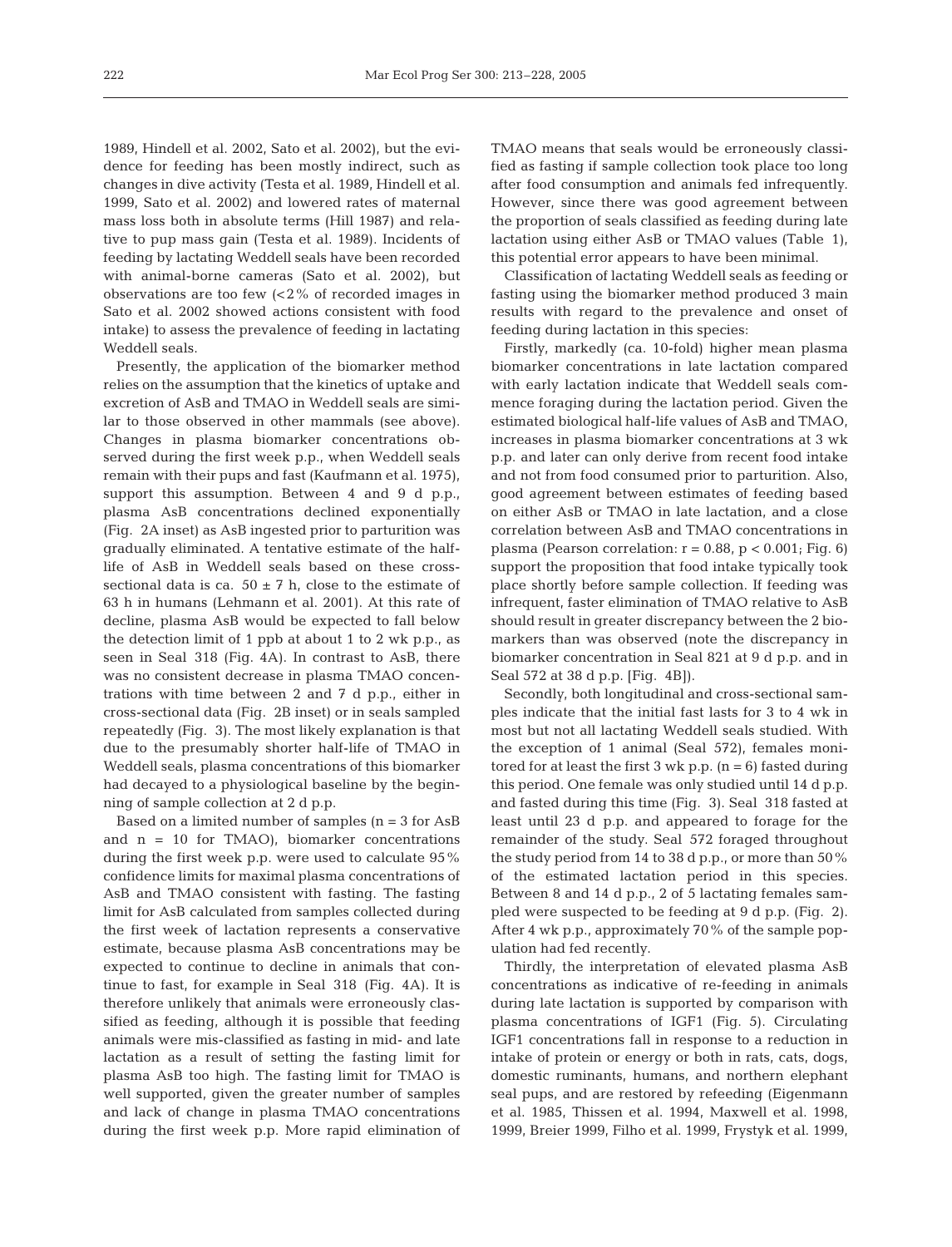Friedl et al. 2000, Ortiz et al. 2003). Hence if elevated AsB concentrations in Weddell seals during late lactation signalled re-feeding, then a positive correlation should exist between circulating levels of AsB and IGF1. Although the comparison could be made only for a small number of lactating females  $(n = 6)$ , there was a strong positive correlation between plasma concentrations of AsB and IGF1 (Pearson correlation,  $r = 0.96$ ,  $p < 0.01$ ).

Taken together, these findings suggest that (1) a large proportion of lactating Weddell seals in the study population commence foraging after 3 to 4 wk p.p., (2) individual Weddell seals may forage as early as 9 d p.p., and (3) it is possible that some Weddell seals may consume little or no food during lactation. The last point is suggested by the observation that ca. 30% of females sampled after 27 d p.p. and 30 to 40% of females sampled after 35 d p.p. had biomarker levels below the fasting limits.

#### **Comparison with dive records**

Results of simultaneous monitoring of dive activity and biomarker levels in 2 lactating Weddell seals revealed that although dive activity corresponded with food intake in general, diving per se did not equate to food intake. For example, Seal 318 (Fig. 4A) commenced diving at 8 d p.p. but did not start foraging until 23 to 26 d p.p. Although criteria for distinguishing feeding dives from other dives have been proposed (Kooyman 1967, Schreer & Testa 1996, Hindell et al. 2002), these criteria in general lack independent confirmation (Andrews 1998) or may be contradicted by direct evidence from underwater cameras (Davis et al. 1999), e.g*.* the assumption that Weddell seals feed only at depths greater than 50 m (Sato et al. 2002). In Seal 572 (Fig. 4B), periods of intensive diving were followed by both increases and decreases in observed biomarker levels, suggesting that not all foraging attempts were successful. The divergence of plasma concentrations of AsB and TMAO at 22 and 38 d with relatively low TMAO levels is probably due to the faster elimination of TMAO and suggests that little or no food was caught during the day preceding sample collection. Further concurrent studies of biomarkers and dive activity are required to elucidate the relationships of food intake and dive depth, dive profiles, and dive frequency.

#### **Biological relevance of findings**

A large percentage of the Weddell seals we studied fed during lactation, in agreement with theoretical

considerations of energy and substrate requirements of lactating females that suggest that an unknown but possibly significant proportion of breeding females has insufficient body stores to complete lactation without feeding (Eisert 2003). However, the close correlation between maternal mass loss and pup mass gain observed by Tedman & Green (1987) in Weddell seal females of large initial size suggests ingestion of little or no food during lactation (Tedman & Green 1987, Testa et al. 1989, Bowen et al. 2001a). Our observation that ca. 30% of lactating Weddell seals sampled during the latter half of lactation appeared to be fasting is consistent with the possible co-existence of capital (fasting) and mixed income-capital (foraging) lactation strategies within the study population. Capital breeding strategies, of which fasting lactation is an extreme example, are considered advantageous when the availability of food during the critical period is poor or unpredictable, whereas income breeding strategies are favoured when there is dependable access to food (Jönsson 1997). Results in lactating harbour seals *Phoca vitulina*, a species that forages during lactation, indicate that feeding does not fully compensate for smaller body stores in lighter females and that pup mass gain and pup weaning mass depend primarily on initial maternal body mass despite foraging by lactating females (Bowen et al. 2001b). There are currently insufficient data to assess to what extent lactating Weddell seals depend on supplementary feeding to complete lactation. A strong dependency, in some or all females, on local food resources for successful lactation might limit breeding colonies to areas of local prey abundance, or result in vulnerability of populations to annual or long-term changes in prey availability, as might occur due to changes in sea ice or shifts in water currents.

#### **Limitations of the dietary biomarker method**

Circulating biomarker levels depend primarily on 4 factors: (1) concentrations in prey, (2) amount and type of prey ingested, (3) kinetics of uptake and elimination and (4) time of sampling relative to time of food consumption. It is therefore possible to fail to detect food intake with the biomarker method if the food consumed contains low or zero biomarkers, if the amount consumed was small, or if samples are collected too soon (before absorption) or too late (after elimination) relative to the feeding event. Fortunately, both AsB and TMAO are virtually ubiquitous in marine biota, and using several biomarkers reduces the risk of failing to detect food consumption. Further work is required to extend our knowledge of biomarker concentrations in prey, and possible sources of variability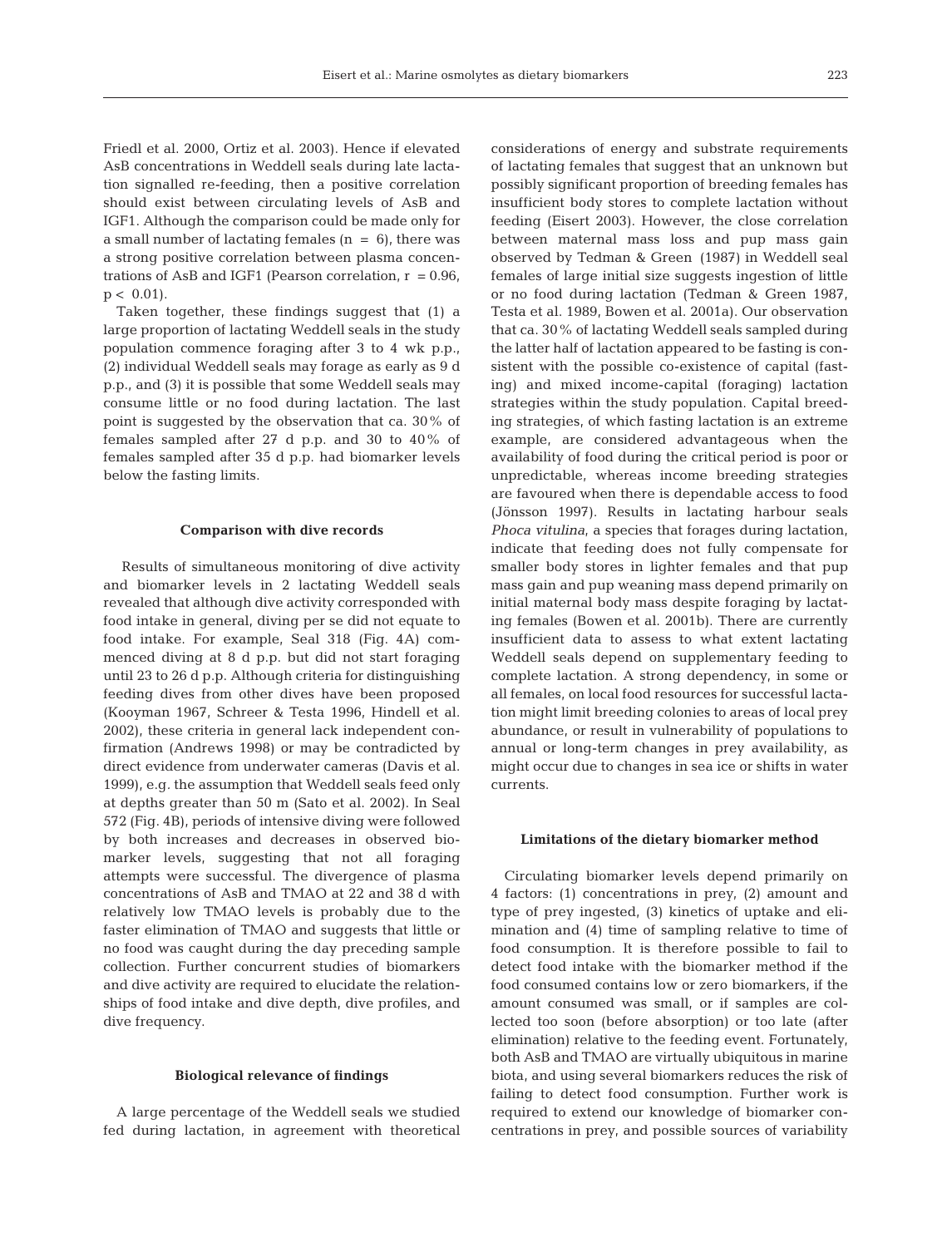(ontogeny, season, reproductive status, habitat, etc.). It is also essential to quantify kinetics of uptake and elimination of dietary biomarkers in pinnipeds and other marine mammals, and how kinetics may be affected by meal size, activity (e.g. diving vs. resting), species, body size, and other factors.

Lack of data on the kinetics and the dose-response relationship of dietary biomarkers in marine mammals currently precludes accurate estimation of the minimum food intake detectable with the biomarker method. However, assuming that AsB distributes into total body water, we estimate that consumption of 1 kg of prey containing 1 ppm AsB-As (Table 2) should be detectable for at least 24 h after feeding in a 400 kg Weddell seal. For comparison, fish consumption in the adult Weddell seal may exceed 50 kg in a day (Caelhaem & Christoffel 1969). TMAO is present in such high concentrations in marine biota (Table 3) that food consumption by a fasting animal is likely to be detected for even small intakes as long as sample collection takes place within 12 h after feeding. Hopefully, these estimates can be refined as data on biomarker kinetics in marine mammals become available.

The simplified method of analysis for AsB presented here measures quaternary arsonium compounds (QACs) and thus may include compounds other than AsB. However, QACs other than AsB are also strictly dietary and are rarely present in more than trace amounts, with AsB accounting for >95% of QACs in almost all marine animals studied (see Table 2 and references therein). The analytical method presented in this study requires relatively simple sample preparation and only moderately expensive instrumentation (GF-AAS) and may therefore be of greater practical use than more complex methods that measure individual QACs (e.g*.* Ackley et al. 1999, Ebdon et al. 1999, Gómez-Ariza et al. 2000).

## **Potential applications of the dietary biomarker method**

Because the dietary biomarker method only requires collection of plasma samples, it is well suited to test the effect of individual variables, such as body mass, on foraging activity in species with income or mixed income/capital lactation strategies, whether in crosssectional studies or in longitudinal studies of individual animals over long periods of time. The biomarker method can also provide an independent confirmation of food intake if used together with other methods of estimating foraging activity, such as isotopic methods (Bowen et al. 2001b) or 2- and 3-dimensional TDRs (Schreer & Testa 1996, Hindell et al. 2002, Davis et al. 2003).

AsB is the single most abundant arsenical in liver, muscle and kidney in all predatory marine amniotes studied, including seals, cetaceans, sea birds, and sea turtles (Edmonds et al. 1994, Ebisuda et al. 2002, Kubota et al. 2002, 2003). Thus AsB may be a useful biomarker for species feeding on a wide range of prey including fish and cephalopods (e.g*.* odontocetes, phocid seals), benthic invertebrates (e.g. walrus, bearded seal), pelagic crustaceans (e.g*.* fur seals, penguins), zooplankton (baleen whales) and cnidarians (e.g. sea turtles). AsB distributes in soft tissues including adipose tissue (Vahter et al. 1983, Brown et al. 1990, Ebisuda et al. 2003), suggesting that this biomarker could potentially be measured in tissue samples instead of blood plasma. Thus it may be possible to apply the biomarker method to marine amniotes from which dart biopsies but not blood samples can be collected, such as the large whales.

*Acknowledgements*. We thank the following individuals who provided essential and much-appreciated help in the field and in the laboratory: J. Banks, D. Geddes, S. Leslie, C. McEntyre, B. Stewart, H. Stocklowienski, and in particular P. Isherwood and M. Jakubasz. Special thanks are also due to P. George, G. Moore and T. Walmsley of Canterbury Health Laboratories for their support and constructive comments, and to J. Plötz of the Alfred-Wegener-Institut for his role in this collaborative effort. We also thank D. Siniff, T. Gelatt and M. Cameron for access to tagging records, and M. Power and our anonymous reviewers for comments on a draft of the paper. This research was supported by Antarctica New Zealand, and grants by the New Zealand Lottery Grants Board, the Health Research Council of New Zealand, the Smithsonian Office of Fellowships, the Friends of the National Zoo, the Christensen Fund, and the NZ/FRG Scientific and Technological Co-operation Agreement Programme.

#### LITERATURE CITED

- Ackley KL, B'Hymer C, Sutton KL, Caruso JA (1999) Speciation of arsenic in fish tissue using microwave-assisted extraction followed by HPLC-ICP-MS. J Anal At Spectrom 14:845–850
- Ágústsson I, Strøm AR (1981) Biosynthesis and turnover of trimethylamine oxide in the teleost cod, *Gadus morhua*. J Biol Chem 256:8045–8049
- Al-Waiz M, Ayesh R, Mitchell SC, Idle JR, Smith RL (1987a) Disclosure of the metabolic retroversion of trimethylamine *N*-oxide in humans: a pharmacogenetic approach. Clin Pharmacol Ther 42:608–612
- Al-Waiz M, Mitchell SC, Idle JR, Smith RL (1987b) The metabolism of 14C-labelled trimethylamine and its *N*oxide in man. Xenobiotica 17:551–558
- Al-Waiz M, Mikov M, Mitchell SC, Smith RL (1992) The exogenous origin of trimethylamine in the mouse. Metabolism 41:135–136
- Andrews RD (1998) Remotely releasable instruments for monitoring the foraging behaviour of pinnipeds. Mar Ecol Prog Ser 175:289–294
- Anthoni U, Christophersen C, Gram L, Nielsen NH, Nielsen P (1991) Poisonings from flesh of the Greenland shark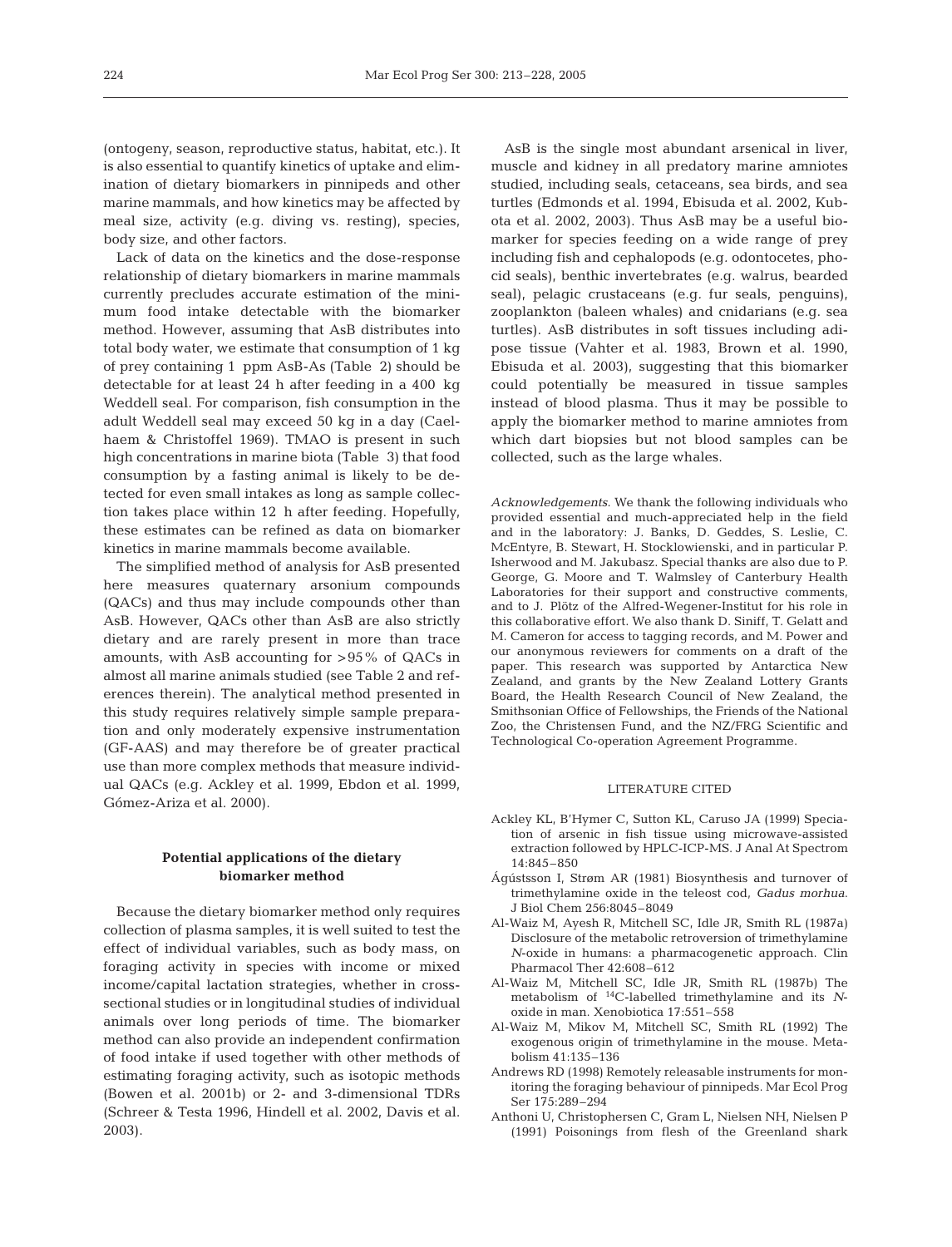*Somniosus microcephalus* may be due to trimethylamine. Toxicon 29:1205–1212

- Baskakov IV, Wang AJ, Bolen DW (1998) Trimethylamine *N*oxide counteracts urea effects on rabbit muscle lactate dehydrogenase function: a test of the counteraction hypothesis. Biophys J 74:2666–2673
- Bengtson JL, Stewart BS (1992) Diving and haulout behavior of crabeater seals in the Weddell Sea, Antarctica, during March 1986. Polar Biol 12:635–644
- Benramdane L, Accominotti M, Fanton L, Malicier D, Vallon JJ (1999) Arsenic speciation in human organs following fatal arsenic trioxide poisoning — a case report. Clin Chem 45:301–306
- Blum WF, Breier BH (1994) Radioimmunoassays for IGFs and IGFBPs. Growth Regulat 4:11–19
- Boness DJ, Bowen WD (1996) The evolution of maternal care in pinnipeds. Bioscience 46:645–654
- Bornemann H (1994) Untersuchungen zum Fressverhalten der Weddellrobbe *(Leptonychotes weddellii)* in der Antarktis. PhD thesis, Freie Universität Berlin, Berlin
- Bornemann H, Plötz J (1993) A field method for immobilizing Weddell seals. Wildl Soc Bull 21:437–441
- Bornemann H, Mohr E, Plötz J (1992) Monitoring the feeding behavior of freely diving Weddell seals *(Leptonychotes weddellii)*. J Vet Med A 39:228–235
- Bornemann H, Mohr E, Plötz J, Krause G (1998) The tide as zeitgeber for Weddell seals. Polar Biol 20:396–403
- Bowen WD, Ellis SL, Iverson SJ, Boness DJ (2001a) Maternal effects on offspring growth rate and weaning mass in harbour seals. Can J Zool 79:1088–1101
- Bowen WD, Iverson SJ, Boness DJ, Oftedal OT (2001b) Foraging effort, food intake and lactation performance depend on maternal mass in a small phocid seal. Funct Ecol 15: 325–334
- Bowen WD, Tully D, Boness DJ, Bulheier BM, Marshall GJ (2002) Prey-dependent foraging tactics and prey profitability in a marine mammal. Mar Ecol Prog Ser 244: 235–245
- Boyd IL (1998) Time and energy constraints in pinniped lactation. Am Nat 152:717–728
- Boyd IL (2000) State-dependent fertility in pinnipeds: contrasting capital and income breeders. Funct Ecol 14:623–630
- Breier BH (1999) Regulation of protein and energy metabolism by the somatotropic axis. Dom Anim Endocrinol 17: 209–218
- Breier BH, Gallaher BW, Gluckman PD (1991) Radioimmunoassay for insulin-like growth factor-I: solutions to some potential problems and pitfalls. J Endocrinol 128: 347–357
- Brown RM, Newton D, Pickford CJ, Sherlock JC (1990) Human metabolism of arsenobetaine ingested with fish. Hum Exp Toxicol 9:41–46
- Burg MB (1995) Molecular basis of osmotic regulation. Am J Physiol 268:F983–F996
- Caelhaem I, Christoffel DA (1969) Some observations of the feeding habits of a Weddell seal, and measurements of its prey *Dissostichus mawsoni* at McMurdo Sound, Antarctica. NZ J Mar Freshw Res 3:181–190
- Cannon JR, Saunders JB, Toia RF (1983) Isolation and preliminary toxicological evaluation of arsenobetaine — the water-soluble arsenical constituent from the hepatopancreas of the western rock lobster. Sci Total Environ 31: 181–185
- Carr WES, Netherton JC, Gleeson RA, Derby CD (1996) Stimulants of feeding behavior in fish: analyses of tissues of diverse marine organisms. Biol Bull (Woods Hole) 190: 149–160
- Cline DR, Siniff DB, Erickson AW (1969) Immobilization and collecting blood from antarctic seals. J Wildl Manage 33: 138–144
- Costa DP, Le Boeuf BJ, Huntley AC, Ortiz CL (1986) The energetics of lactation in the northern elephant seal, *Mirounga angustirostris*. J Zool (Lond) 209:21–33
- Crocker DE, Williams JD, Costa DP, Le Boeuf BJ (2001) Maternal traits and reproductive effort in northern elephant seals. Ecology 82:3541–3555
- Cullen WR, Reimer KJ (1989) Arsenic speciation in the environment. Chem Rev 89:713–764
- Davis RW, Fuiman LA, Williams TM, Collier SO, Hagey WP, Kanatous SB, Kohin S, Horning M (1999) Hunting behaviour of a marine mammal beneath the antarctic fast ice. Science 283:993–996
- Davis RW, Fuiman LA, Williams TM, Horning M, Hagey W (2003) Classification of Weddell seal dives based on 3 dimensional movements and video-recorded observations. Mar Ecol Prog Ser 264:109–122
- Deaker M, Maher W (1999) Determination of arsenic in arsenic compounds and marine biological tissues using low volume microwave digestion and electrothermal atomic absorption spectrometry. J Anal At Spectrom 14: 1193–1207
- Ebdon L, Fisher A, Roberts NB, Yaqoob M (1999) Determination of organoarsenic species in blood plasma by HPLC/ ICP MS. Appl Organomet Chem 13:183–187
- Ebisuda K, Kunito T, Kubota R, Tanabe S (2002) Arsenic concentrations and speciation in the tissues of ringed seals *(Phoca hispida)* from Pangnirtung, Canada. Appl Organomet Chem 16:451–457
- Ebisuda K, Kunito T, Fujihara J, Kubota R, Shibata Y, Tanabe S (2003) Lipid-soluble and water-soluble arsenic compounds in blubber of ringed seal *(Pusa hispida)*. Talanta 61:779–787
- Edmonds JS, Francesconi KA (1988) The origin of arsenobetaine in marine animals. Appl Organomet Chem 2: 297–302
- Edmonds JS, Francesconi KA (1993) Arsenic in seafoods: human health aspects and regulations. Mar Pollut Bull 26: 665–674
- Edmonds JS, Shibata Y, Prince RIT, Francesconi KA, Morita M (1994) Arsenic compounds in tissues of the leatherback turtle, *Dermochelys coriacea*. J Mar Biol Assoc UK 74: 463–466
- Edmonds JS, Shibata Y, Francesconi KA, Rippingale RJ, Morita M (1997) Arsenic transformations in short marine food chains studied by HPLC–ICP MS. Appl Organomet Chem 11:281–287
- Eigenmann JE, de Bruijne JJ, Froesch ER (1985) Insulin-like growth factor I and growth hormone in canine starvation. Acta Endocrinol 108:161–166
- Eisert R (2003) Energy metabolism of Weddell seals *(Leptonychotes weddellii)* during the lactation period. PhD thesis, Lincoln University, Canterbury, New Zealand
- Fan TW, Colmer TD, Lane AN, Higashi RM (1993) Determination of metabolites by  ${}^{1}H$  NMR and GC: analysis for organic osmolytes in crude tissue extracts. Anal Biochem 214:260–271
- Fedak MA, Anderson SS (1982) The energetics of lactation: accurate measurements from a large wild mammal, the grey seal *(Halichoerus grypus)*. J Zool (Lond) 198:473–479
- Filho JC, Hazel SJ, Anderstam B, Bergstrom J, Lewitt M, Hall K (1999) Effect of protein intake on plasma and erythrocyte free amino acids and serum IGF-I and IGFBP-1 levels in rats. Am J Physiol 277:E693–701
- Francesconi KA (2003) Complete extraction of arsenic spe-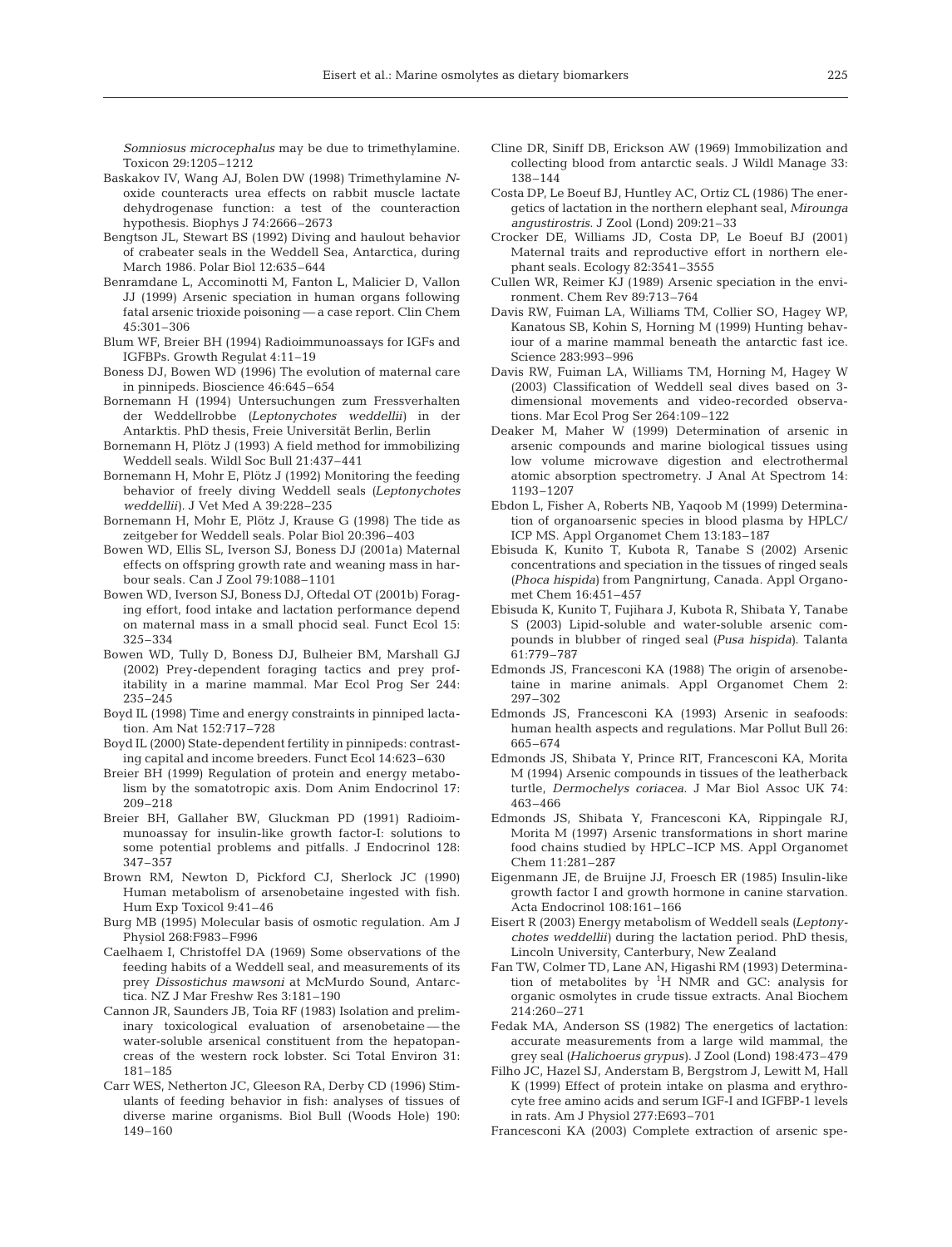cies: a worthwhile goal? Appl Organomet Chem 17: 682–683

- Francesconi KA, Edmonds JS (1987) The identification of arsenobetaine as the sole water-soluble arsenic constituent of the tail muscle of the western king prawn *Penaeus latisulcatus*. Comp Biochem Physiol C 87:345–347
- Francesconi KA, Gailer J, Edmonds JS, Goessler W, Irgolic KJ (1999) Uptake of arsenic-betaines by the mussel *Mytilus edulis.* Comp Biochem Physiol C 122:131–137
- Friedl KE, Moore RJ, Hoyt RW, Marchitelli LJ, Martinez-Lopez LE, Askew EW (2000) Endocrine markers of semistarvation in healthy lean men in a multistressor environment. J Appl Physiol 88:1820–1830
- Frystyk J, Delhanty PJD, Skjærbæk C, Baxter RC (1999) Changes in the circulating IGF system during short-term fasting and refeeding in rats. Am J Physiol 277:E245–E252
- Fujihara J, Kunito T, Kubota R, Tanabe S (2003) Arsenic accumulation in livers of pinnipeds, seabirds and sea turtles: subcellular distribution and interaction between arsenobetaine and glycine betaine. Comp Biochem Physiol C 136:287–296
- Geraci JR (1971) Functional hematology of the harp seal *Pagophilus groenlandicus.* Physiol Zool 44:162–170
- Goessler W, Kuehnelt D, Schlagenhaufen C, Slejkovec Z, Irgolic KJ (1998a) Arsenobetaine and other arsenic compounds in the National Research Council of Canada Certified Reference Materials DORM 1 and DORM 2. J Anal At Spectrom 13:183–187
- Goessler W, Rudorfer A, Mackey EA, Becker PR, Irgolic KJ (1998b) Determination of arsenic compounds in marine mammals with high-performance liquid chromatography and an inductively coupled plasma mass spectrometer as element-specific detector. Appl Organomet Chem 12: 491–501
- Gómez-Ariza JL, Sánchez-Rodas D, Giráldez I, Morales E (2000) Comparison of biota sample pretreatments for arsenic speciation with coupled HPLC-HG-ICP-MS. Analyst 125:401–407
- Hanaoka K, Fujita T, Matsuura M, Tagawa S, Kaise T (1987) Identification of arsenobetaine as a major arsenic compound in muscle of two demersal sharks, shortnose dogfish *Squalus brevirostris* and starspotted shark *Mustelus manazo*. Comp Biochem Physiol B 86:681–682
- Hanaoka K, Goessler W, Ohno H, Nakatani Y, Ueno S, Kuehnelt D, Schlagenhaufen C, Irgolic KJ (1999) Occurrence of a few organo-arsenicals in jellyfish. Appl Organomet Chem 13:95–99
- Happer DAR, Hayman CM, Storer MK, Lever M (2004) Aracyl triflates as derivatising agents for biological betaines. Aust J Chem 57:467–472
- Harcourt RG, Hindell MA, Bell DG, Waas JR (2000) Threedimensional dive profiles of free-ranging Weddell seals. Polar Biol 23:479–487
- Hatton AD, Gibb SW (1999) A technique for the determination of trimethylamine *N*-oxide in natural waters and biological media. Anal Chem 71:4886–4891
- Hedd A, Gales R, Renouf D (1996) Can stomach temperature telemetry be used to quantify prey consumption by seals? A re-examination. Polar Biol 16:261–270
- Hill SEB (1987) Reproductive ecology of Weddell seals *(Leptonychotes weddelli)* in McMurdo Sound, Antarctica. PhD thesis, University of Minnesota, Minneapolis, MN
- Hindell MA, Slip DJ, Burton HR (1991) The diving behavior of adult male and female southern elephant seals, *Mirounga leonina* (Pinnipedia: Phocidae). Aust J Zool 39:595–619
- Hindell MA, Harcourt R, Waas JR, Thompson D (2002) Finescale three-dimensional spatial use by diving, lactating

female Weddell seals *Leptonychotes weddellii*. Mar Ecol Prog Ser 242:275–284

- Hindmarsh JT (2000) Arsenic, its clinical and environmental significance. J Trace Elem Exp Med 13:165–172
- Holmes HC, Burns SP, Michelakakis H, Kordoni V, Bain MD, Chalmers RA, Rafter JE, Iles RA (1997) Choline and L-carnitine as precursors of trimethylamine. Biochem Soc Trans 25:96S
- Jönsson KI (1997) Capital and income breeding as alternative tactics of resource use in reproduction. Oikos 78:57–66
- Kaufmann GW, Siniff DB, Reichle R (1975) Colony behavior of Weddell seals, *Leptonychotes weddellii*, at Hutton Cliffs, Antarctica. In: Ronald K, Mansfield AW (eds) Biology of the seal. Rapp P-V Réun Cons Int Explor Mer 169:228–246
- Kelly RH, Yancey PH (1999) High contents of trimethylamine oxide correlating with depth in deep-sea teleost fishes, skates, and decapod crustaceans. Biol Bull (Woods Hole) 196:18–25
- Kirby J, Maher W (2002) Tissue accumulation and distribution of arsenic compounds in three marine fish species: relationship to trophic position. Appl Organomet Chem 16: 108–115
- Kooyman GL (1967) An analysis of some behavioral and physiological characteristics related to diving in the Weddell seal. In: Llano GA, Schmitt WL (eds) Biology of the antarctic seas III, Vol 11. Antarctic Research Series. American Geophysical Union, Washington, DC, p 227–261
- Kretzmann MB, Costa DP, LeBoeuf BJ (1993) Maternal energy investment in elephant seal pups: evidence for sexual equality? Am Nat 141:466–480
- Kubota R, Kunito T, Tanabe S (2002) Chemical speciation of arsenic in the livers of higher trophic marine animals. Mar Pollut Bull 45:218–223
- Kubota R, Kunito T, Tanabe S (2003) Occurrence of several arsenic compounds in the liver of birds, cetaceans, pinnipeds and sea turtles. Environ Toxicol Chem 22: 1200–1207
- Lang F, Busch GL, Ritter M, Völkl H, Waldegger S, Gulbins E, Häussinger D (1998) Functional significance of cell volume regulatory mechanisms. Physiol Rev 78:247–306
- Larsen EH, Pedersen GA, McLaren JW (1997) Characterization of National Food Agency shrimp and plaice reference materials for trace elements and arsenic species by atomic and mass spectrometric techniques. J Anal At Spectrom 12:964–968
- Lee M, Blunt JW, Lever M, George PM (2004) A nuclearmagnetic-resonance-based assay for betaine-homocysteine methyltransferase activity. Anal Biochem 330: 199–205
- Lehmann B, Ebeling E, Alsen-Hinrichs C (2001) Kinetik von Arsen im Blut des Menschen nach einer Fischmahlzeit [Kinetics of arsenic in human blood after a fish meal]. Gesundheitswesen 63:42–48
- Lever M, Bason L, Leaver C, Hayman CM, Chambers ST (1992) Same-day batch measurement of glycine betaine, carnitine, and other betaines in biological material. Anal Biochem 205:14–21
- Lever M, Sizeland PC, Frampton CM, Chambers ST (2004) Short and long-term variation of plasma glycine betaine concentrations in humans. Clin Biochem 37:184–190
- Lindsey AA (1937) The Weddell seal in the Bay of Whales, Antarctica. J Mammal 18:127–144
- Linnet K (1998) Performance of Deming regression analysis in case of misspecified analytical error ratio in method comparison studies. Clin Chem 44:1024–1031
- Lundh T, Åkesson B, Skerfving S (1995) Effect of dietary intake of trimethylamine on human metabolism of the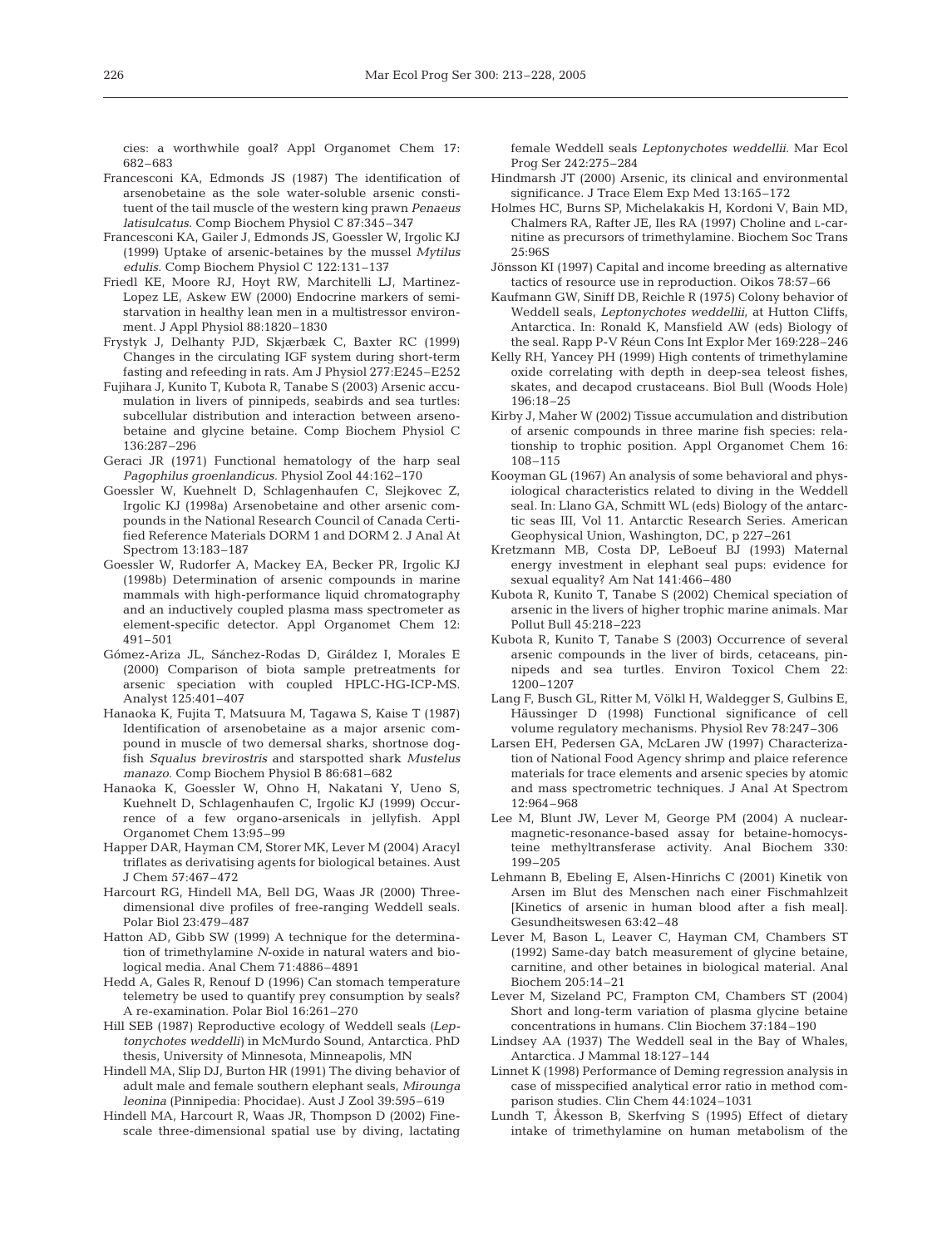industrial catalyst dimethylethylamine. Occup Environ Med 52:478–483

- Marshall GJ (1998) CRITTERCAM: an animal-borne imaging and data logging system. Mar Tech Soc J 32:11–17
- Matsuto S, Stockton RA, Irgolic KJ (1986) Arsenobetaine in the red crab, *Chionoecetes opilio.* Sci Total Environ 48: 133–140
- Maxwell A, Butterwick R, Yateman M, Batt RM, Cotterill A, Camacho-Hubner C (1998) Nutritional modulation of canine insulin-like growth factors and their binding proteins. J Endocrinol 158:77–85
- Maxwell A, Butterwick R, Batt RM, Camacho-Hubner C (1999) Serum insulin-like growth factor (IGF)-I concentrations are reduced by short-term dietary restriction and restored by refeeding in domestic cats *(Felis catus)*. J Nutr 129:1879–1884
- Mellish JE, Iverson SJ (2001) Blood metabolites as indicators of nutrient utilization in fasting, lactating phocid seals: does depletion of nutrient reserves terminate lactation? Can J Zool 79:303–311
- Mellish JE, Iverson SJ, Bowen WD, Hammill MO (1999) Fat transfer and energetics during lactation in the hooded seal: the roles of tissue lipoprotein lipase in milk fat secretion and pup blubber deposition. J Comp Physiol B 169: 377–390
- Mitani Y, Sato K, Ito S, Cameron MF, Siniff DB, Naito Y (2003) A method for reconstructing three-dimensional dive profiles of marine mammals using geomagnetic intensity data: results from two lactating Weddell seals. Polar Biol 26:311–317
- Mitchell SC, Zhang AQ, Noblet JM, Gillespie S, Jones N, Smith RL (1997) Metabolic disposition of  $[^{14}C]$ -trimethylamine N-oxide in rat: variation with dose and route of administration. Xenobiotica 27:1187–1197
- Mohri T, Hisanaga A, Ishinishi N (1990) Arsenic intake and excretion by Japanese adults: a 7-day duplicate diet study. Food Chem Toxicol 28:521–529
- Nakazato T, Taniguchi T, Tao H, Tominaga M, Miyazaki A (2000) Ion-exclusion chromatography combined with ICP-MS and hydride-generation-ICP-MS for the determination of arsenic species in biological matrices. J Anal At Spectrom 15:1546–1552
- Nixon DE, Moyer TP (1992) Arsenic analysis II: rapid separation and quantification of inorganic arsenic plus metabolites and arsenobetaine from urine. Clin Chem 38: 2479–2483
- Nnane IP, Damani LA (2001) Pharmacokinetics of trimethylamine in rats, including the effects of a synthetic diet. Xenobiotica 31:749–755
- Norris ER, Benoit GJ, Jr. (1945) Studies on trimethylamine oxide. III. Trimethylamine oxide excretion by the rat. J Biol Chem 158:443–448
- Oftedal OT (1993) The adaptation of milk secretion to the constraints of fasting in bears, seals and baleen whales. J Dairy Sci 76:3234–3246
- Oftedal OT (1997) Lactation in whales and dolphins: evidence of divergence between baleen- and toothed-species. J Mammary Gland Biol Neopl 2:205–230
- Oftedal OT (2000) Use of maternal reserves as a lactation strategy in large mammals. Proc Nutr Soc 59:99–106
- Oftedal OT, Boness DJ, Tedman RA (1987) The behavior, physiology, and anatomy of lactation in the Pinnipedia. In: Genoways HH (ed) Current mammalogy, Vol 1, Chapter 6. Plenum Press, New York, p 175–245
- Ortiz RM, Noren DP, Ortiz CL, Talamantes F (2003) GH and ghrelin increase with fasting in a naturally adapted species, the northern elephant seal *(Mirounga angustirostris)*.

J Endocrinol 178:533–539

- Plötz J, Bornemann H, Knust R, Schröder A, Bester M (2001) Foraging behaviour of Weddell seals, and its ecological implications. Polar Biol 24:901–909
- Randall K, Lever M, Peddie BA, Chambers ST (1996) Accumulation of natural and synthetic betaines by a mammalian renal cell line. Biochem Cell Biol 74:283–287
- Raymond JA (1994) Seasonal variations of trimethylamine oxide and urea in the blood of a cold-adapted teleost, the rainbow smelt. Fish Physiol Biochem 13:13–22
- Raymond JA (1998) Trimethylamine oxide and urea synthesis in rainbow smelt and some other northern fishes. Physiol Zool 71:515–523
- Raymond JA, de Vries AL (1998) Elevated concentrations and synthetic pathways of trimethylamine oxide and urea in some teleost fishes of McMurdo Sound, Antarctica. Fish Physiol Biochem 18:387–398
- Sakurai T, Fujiwara K (2001) Modulation of cell adhesion and viability of cultured murine bone marrow cells by arsenobetaine, a major organic arsenic compound in marine animals. Br J Pharmacol 132:143–150
- Sato K, Mitani Y, Cameron MF, Siniff DB, Watanabe Y, Naito Y (2002) Deep foraging dives in relation to the energy depletion of Weddell seal *(Leptonychotes weddellii)* mothers during lactation. Polar Biol 25:696–702
- Schreer JF, Testa JW (1996) Classification of Weddell seal diving behavior. Mar Mamm Sci 12:227–250
- Seibel BA, Walsh PJ (2002) Trimethylamine oxide accumulation in marine animals: relationship to acylglycerol storage. J Exp Biol 205:297–306
- Sheskin D (2000) Handbook of parametric and nonparametric statistical procedures, 2nd edn. Chapman & Hall/CRC, Boca Raton, FL
- Shibata Y, Morita M, Fuwa K (1992) Selenium and arsenic in biology: their chemical forms and biological functions. Adv Biophys 28:31–80
- Shibata Y, Sekiguchi M, Otsuki A, Morita M (1996) Arsenic compounds in zoo- and phyto-plankton of marine origin. Appl Organomet Chem 10:713–719
- Smith JL, Wishnock JS, Deen WM (1994) Metabolism and excretion of methylamines in rats. Toxicol Appl Pharmacol 125:296–308
- Sokal RR, Rohlf FJ (1969) Biometry. WH Freeman, San Francisco, CA
- Stirling I (1966) A technique for handling live seals. J Mammal 47:543–544
- Súñer MA, Devesa V, Rivas I, Vélez D, Montoro R (2000) Speciation of cationic arsenic species in seafood by coupling liquid chromatography with hydride generation atomic fluorescence detection. J Anal At Spectrom 15:1501–1507
- Súñer MA, Devesa V, Clemente MJ, Vélez D, Montoro R, Urieta I, Jalon M, Macho ML (2002) Organoarsenical species contents in fresh and processed seafood products. J Agric Food Chem 50:924–932
- Svensson BG, Åkesson B, Nilsson A, Paulsson K (1994) Urinary excretion of methylamines in men with varying intake of fish from the Baltic Sea. J Toxicol Environ Health 41:411–420
- Tedman R, Green B (1987) Water and sodium fluxes and lactational energetics in suckling pups of Weddell seals *(Leptonychotes weddellii)*. J Zool (Lond) 212:29–42
- Testa JW, Hill SEB, Siniff DB (1989) Diving behavior and maternal investment in Weddell seals *(Leptonychotes weddellii)*. Mar Mamm Sci 5:399–405
- Thissen JP, Ketelslegers JM, Underwood LE (1994) Nutritional regulation of the insulin-like growth factors. Endocr Rev 15:80–101